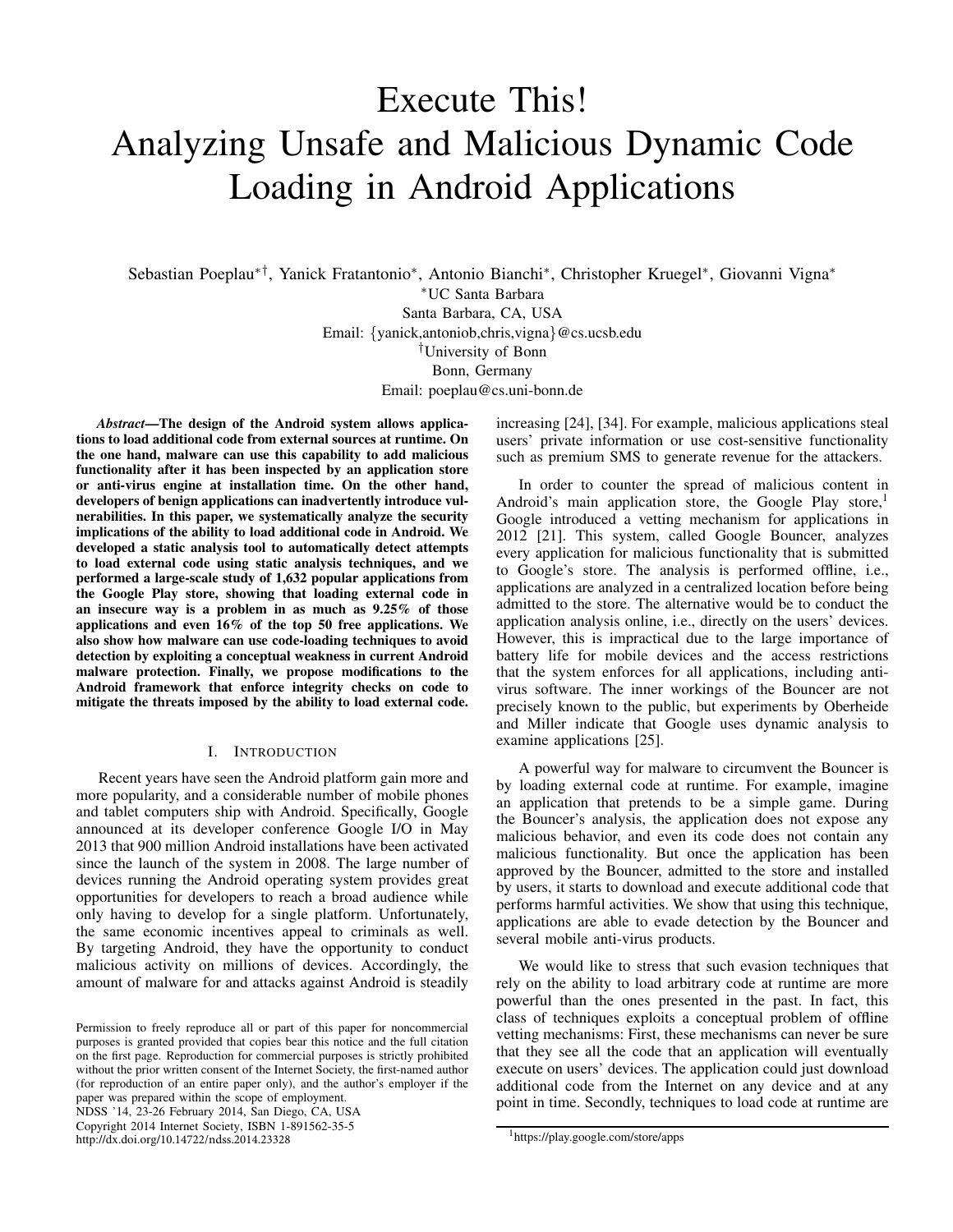often used by benign applications as well. Therefore, vetting systems cannot use the mere presence of such functionality as a feature to detect malware.

In this paper, we present a large-scale study that analyzes the use of code-loading techniques in applications on Google Play. We find a surprisingly large number of applications that use the techniques for a variety of legitimate reasons. In particular, the results emphasize that the mere ability of applications to load external code is not an indication of malicious intentions.

Unfortunately, the existence of mechanisms that allow applications to load code from external sources in Android introduces yet another problem: Benign applications use the techniques for legitimate reasons, but their use is prone to introducing vulnerabilities. In fact, we found that Android does not enforce appropriate security checks on the external code, and application developers are often unaware of the risks or do not succeed in properly implementing custom protection mechanisms.

As part of our experimental study, we apply static analysis techniques to automatically detect if a given application is able to retrieve and execute additional code and if it does so in an unsafe way. To our surprise, we find severe vulnerabilities both in Android applications and in third-party frameworks. We present two example exploits, which would enable an attacker to mount code injection attacks against more than 30,000 applications on Google Play, affecting several tens of millions of users. We notified the affected developers and collaborated with one framework vendor in an effort to mitigate the risk to the users as quickly as possible.

As a remedy to both types of attacks – malware escaping offline analysis as well as code injection into benign applications – we propose a modification of Android's Dalvik virtual machine. Our protection system aims to add the missing mandatory checks of code from external sources to the operating system. The checks are computationally cheap and do not require extensive changes to the Android system, while effectively protecting the users from attacks that are currently possible due to applications' ability to load external code.

Our main contributions can be summarized as follows:

- 1) We systematically analyze the Android platform for techniques that allow applications to load code at runtime, and examine their respective security implications.
- 2) We develop an efficient static-analysis tool that automatically detects problematic behavior associated with dynamic code loading in applications. Our tool can detect vulnerabilities in benign applications as well as support the analysis of potentially malicious applications.
- 3) We conduct an analysis of 1,632 popular applications on Google Play, each with more than one million installations, revealing that 151 (9.25%) of them are vulnerable to code injection attacks.
- 4) We propose and implement a modification to Android's Dalvik VM, which prevents all attacks that are possible due to external code loading.

#### II. BACKGROUND AND THREAT MODEL

In this section, we introduce concepts and terminology related to Android security on which we will rely in the remainder of this paper, and we present the threat model that our work is based on.

#### *A. Android*

The following concepts of the Android system in general, and Android security in particular, are important in the context of our work.

*1) Android permissions:* Android restricts the access of applications to sensitive functionality by means of *permissions*. Permissions regulate access to sensitive APIs that can cause financial damage (e.g., SMS services and phone calls), compromise the user's privacy (e.g., record sound or video, use the Internet) or negatively affect device usability (e.g., lock the screen). Each application has to declare the set of permissions that it requires.

Whenever an application is installed, Android presents the user with a list of the requested permissions and asks for approval. The user can either accept all permissions or cancel the installation. It is not currently possible to selectively remove permissions from applications.

Internally, Android enforces permissions by using highlevel checks in Java code as well as common Linux security concepts, e.g., file permissions, user and group IDs.

*2) Application stores:* Applications are commonly installed from *stores*, entities that offer large collections of applications for users to download. The main application store is the Google Play store – most Android devices have the application to access this store preinstalled. At a press event in July 2013, Google announced that the Google Play store offers more than one million applications.

Android provides the option to install applications that access alternative stores, such as the Amazon application store. Note that the system treats the store that the device manufacturer prefers differently from others: In order to install APKs from other stores, users have to enable the so-called *sideloading* setting, which allows the user to install APKs from arbitrary sources, while otherwise the system rejects anything that does not originate from the preferred store.

Since the amount of malware on Google Play was growing, Google introduced a system called Google Bouncer in February 2012 [21]. The Bouncer checks every application that is submitted to Google Play for malicious behavior. Its internal workings are not precisely known, but there have been successful attempts to circumvent or attack it, e.g., by fingerprinting the analysis system that the Bouncer is based on [25]. As mentioned previously, the experiments by Oberheide and Miller suggest that the main component of the Bouncer is dynamic analysis conducted in Qemu.

We will show that by loading code from the Internet at runtime an attacker can circumvent the checks imposed by the Bouncer.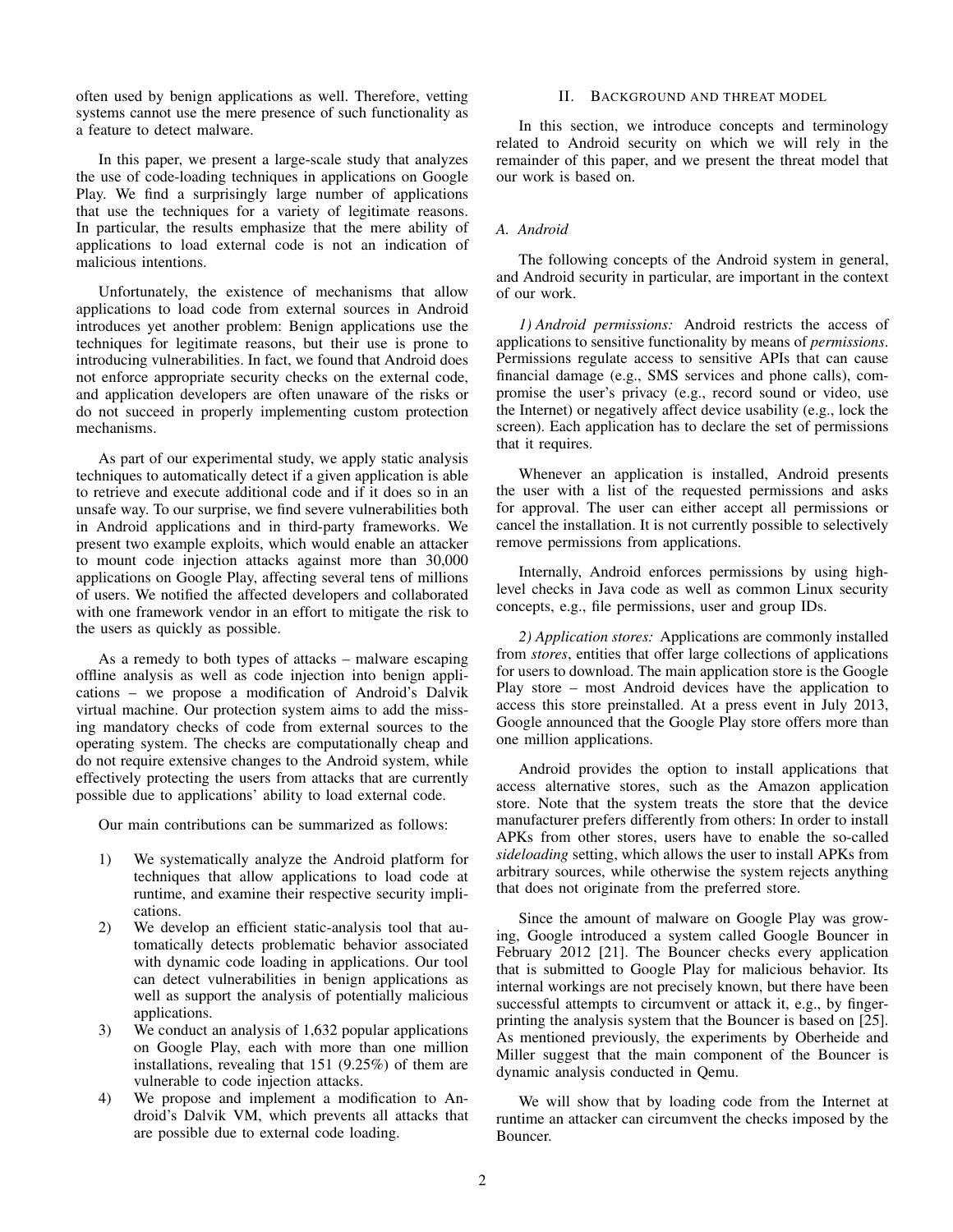*3) Native code:* Android applications are usually written in Java and compiled to Dalvik bytecode. For computationally expensive tasks, Android provides the option to run so-called *native code*, i.e., machine code for the device's processor. The common way of invoking native code on Android is through the *Java Native Interface (JNI)*, a standardized interface for interaction between Java and native code. At the system level, loading native code means that Dalvik, Android's virtual machine, loads a Linux shared object and allows Java code to make calls to the contained native functions (and vice versa).

Native code runs in the same sandbox as Java code. Specifically, the same permissions are enforced on native code as on Java code.

*4) Application frameworks:* When developing applications, many developers rely on *frameworks*. Such frameworks provide additional functionality, such as components that download and display advertisements within the application.

Different developers usually maintain frameworks and applications, so that their update cycles generally do not coincide. Updated applications can be published in application stores and pushed to users immediately. New versions of frameworks, however, first need to be included in all affected applications by the application developers before they can be installed on the users' devices with the next version of the application. This means that it is considerably more difficult for framework developers to deploy updates than it is for application developers.

## *B. Threat model*

Before we examine the attacks and our proposed countermeasures in more detail, we outline the threat model that our work is based on. We consider two different attack scenarios:

*1) Evasion of offline analysis systems:* In this first scenario, an attacker creates a malicious application and tries to publish it in an application store such as Google Play. In order to avoid detection, she designs the application in such a way that it does not contain any clearly malicious code itself, but rather downloads additional code after being installed on a device. Since most of the application analysis mechanisms work in a central place, such as the various application stores, the malicious code can easily circumvent the checks. Note how it is conceptually impossible for offline analysis systems, such as the Google Bouncer, to detect the malicious functionality: The code that they analyze does not contain anything malicious, and they have no way of knowing what additional code the application might download at a later point in time. Since benign applications use code-loading techniques as well, the detection system cannot reject applications that load external code per se. An analysis of a large corpus of Android malicious applications conducted by Zhou and Jiang uncovered malware samples that already use this technique to evade detection [37]. For demonstration purposes, we designed an application that makes use of the same approach and uploaded it to Google Play to confirm that the application can be distributed without Google checking the additional code that might be downloaded later (see Section III-D1 for details).

*2) Code injection against benign applications:* The second scenario involves applications that load additional code for

benign reasons (see Section III-B for a discussion of possible motives). As the operating system does not enforce security checks on the loaded code, an attacker could replace the original code with malicious one. At this point, a vulnerable application would load the malicious code, not recognizing that it is different from the intended one, and executes it. This gives attackers a way to run arbitrary code in the context of an application on the user's device (in particular, with the application's permissions and with full access to its data). In Section III-D2, we discuss different ways to exploit such vulnerabilities, and, in Section V-B, we present attacks against two popular application frameworks.

The protection system that we propose is designed to defeat both types of threats.

#### III. INVESTIGATION OF CODE LOADING

In this section, we first examine different techniques that applications can use to load external code at runtime, and briefly outline why they can cause security issues. We then describe reasons for benign applications to load additional code. Finally, we point out typical mistakes of benign applications when using code-loading techniques.

#### *A. Techniques to load code*

We identified several ways to let Android load external code on behalf of an application. These techniques can be used by malware to avoid detection, and improper use can make benign applications vulnerable.

*1) Class loaders:* Class loaders are Java objects that allow programs to load additional classes, i.e., Java code. Android applications can use class loaders to load classes from arbitrary files. The Android class loaders support different file formats (APK, JAR, pure dex files, optimized dex files). They do not impose restrictions on the location or provenance of the file containing the code. For instance, an application can download an APK file from the Internet and use *DexClassLoader* to load the contained classes. By invoking the classes' methods, the application executes the downloaded code.

Benign applications are at risk of code injection, i.e., an attacker can replace the file that is to be loaded with a malicious one, if it is stored in a writable location. The Android system does not check the integrity of class files in any way. In particular, running applications do not require a signature when loading APKs. In Section V-B1, we present an exploit that injects code into an application by hijacking the application's connection to the server that it downloads code from.

*2) Package contexts:* Whenever Android loads an application, it associates it with a *Context* object. The context, among other things, provides access to the application's resources, such as image files or code. Android provides applications with an API (*createPackageContext*) to create contexts for other applications that are installed on the system, identified by their package name. Using this API, an application can retrieve the context of another application, provided that it knows the other application's package name. By specifying certain flags when creating the package context, the application can cause the system not only to load another application's resources, but also create a class loader for its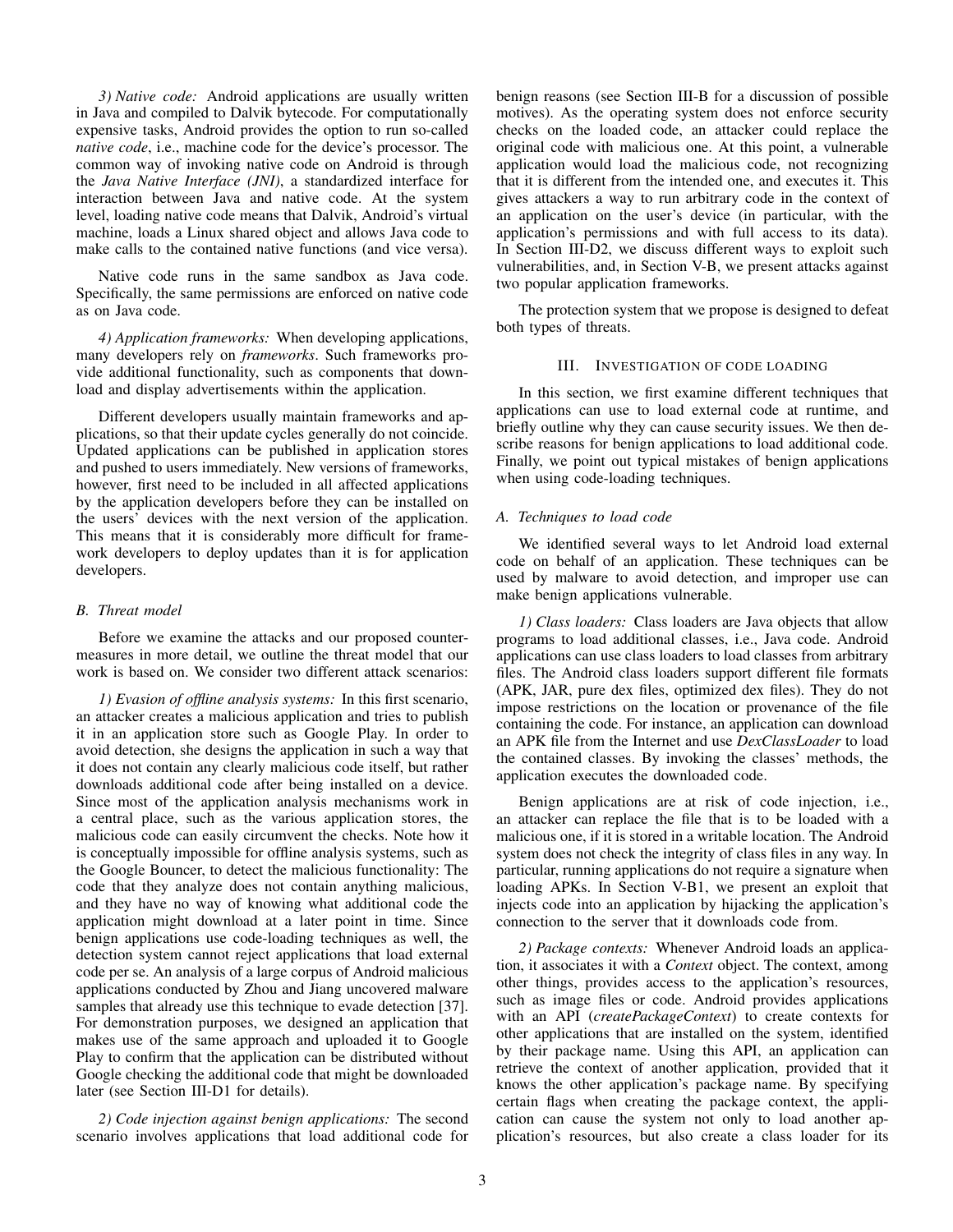code. This way, an application can load the Java classes contained in another application. Under certain circumstances (i.e., if both the flags *CONTEXT INCLUDE CODE* and *CONTEXT IGNORE SECURITY* are specified in the call to *createPackageContext*), the system does not verify that the applications originate from the same developer or that the application to be loaded satisfies any criteria at all. This means that an application can load and execute any other application's code.

Despite the alarming name of the necessary flag *CON-TEXT IGNORE SECURITY*, we found a large number of applications using this technique, apparently ignoring the resulting security implications (see Section V for details).

Package contexts offer another way for attackers to inject code into benign applications: If an attacker manages to install an application with the same package name as the expected legitimate one and the loading application is careless in verifying integrity and authenticity, then the attacker's code is executed within the loading application (and with that application's privileges). We found many applications that are vulnerable to this attack, putting millions of users at risk. Even well-known frameworks do not take appropriate measures to avoid attacks. In Section V-B2, we show how to use this attack to exploit any application that is based on a very common app framework in versions from before July 2013.

*3) Native code:* As described in Section II-A, Android applications are generally written in Java, but they are allowed to execute native code (i.e., ARM assembly for most of the current Android devices) at any time. Using the Java Native Interface (JNI), the Java portion of an application can interact with the native portion, which is commonly developed in C.

As mentioned previously, Android enforces the same privilege checks on native code as on Java code. For instance, an application cannot open an Internet socket from native code without permission to access the Internet. However, there is one distinctive advantage for attackers when running native code: While they have to go through a well-defined API to load code into the Java environment, they can easily load and execute code from native executables in a variety of ways. The fundamental advantage for attackers is that there is no distinction between code and data at the native level, while Java requires an application to explicitly load a class file in order to run its code. This significantly complicates protection against malicious native code.

With respect to attacks against benign applications it should be noted that Android imposes no restrictions on location or provenance of native code that an application loads. So in theory, if attackers can modify the files that benign applications load, they can cause them to load and execute malicious code. We mention this attack only for completeness – in our analysis, we did not find an application that is vulnerable to such an attack, because applications usually only load native code from their own APK (which is not writable for applications) and use the other techniques described in this section if they need to load code from external sources.

*4) Runtime.exec:* The Java class *Runtime* provides a method *exec*, which allows applications to execute arbitrary binaries. Internally, *exec* is roughly equivalent to the Linux system calls *fork* and *exec*. Thus, it provides a similar functionality as the well-known C function *system()*, which gives a program access to a system shell. Again, the operating system does not check where the binary is located or where it comes from. A malicious application can therefore use system binaries, such as */bin/sh*, to execute arbitrary commands.

*5) APK installation:* On Android systems, the Package Manager Service is responsible for installing and removing applications. While this service is commonly used as backend for market applications, such as Google Play or Amazon Market, applications can also directly request the installation of APKs. In such a case, the package manager prompts the user whether or not to install the APK, displaying the requested permissions along with information about the application. If the user agrees, the application is installed on the system just like any application downloaded from an application store.

While not as stealthy as the techniques presented above, APK installations still provide attackers with a way to download and install malicious code at runtime. The package manager ensures that APKs carry a valid signature before it installs them, but there are no requirements as to the trust level of the signature. In fact, the package manager accepts any self-signed certificate for use in a package signature. Thus, the signature does not provide any guarantees about the origin of an application. It is only used to determine whether two applications originate from the same developer, e.g., to ensure that the same developer created an application and the alleged update. If an attacker is able to replace the APK that a benign application tries to install with a malicious one, the installing application does not detect the attack unless it implements a custom verification mechanism.

Note that the user has to enable sideloading in the system settings first in order to install applications from any source other than the preferred store of the device manufacturer (cf. Section II-A). However, any user who wants to use an alternative application store has to do the same. In an effort to assist users in the process of setting up their devices, the providers of such application stores usually offer detailed instructions on how to find the sideloading setting, often without warning about potential security implications. For this reason, we can assume that sideloading is enabled on a considerable portion of Android devices.

We found that APK installations are used by many wellknown applications. For example, Facebook used direct APK installations rather than regular updates through Google Play in certain cases in April 2013 (further discussed below).

#### *B. Motivation for loading external code*

We found that many benign applications load additional code at runtime. There are legitimate reasons for this behavior, which we will present in this section.

*1) A/B testing and beta testing:* It is common for software manufacturers to test modified versions of their applications with a small subset of their users in order to evaluate user satisfaction in comparison to the established version. This approach is usually referred to as A/B testing. Until recently, Google Play did not offer a way for developers to roll out an update only to a portion of their users, so some developers used the techniques presented previously to achieve the same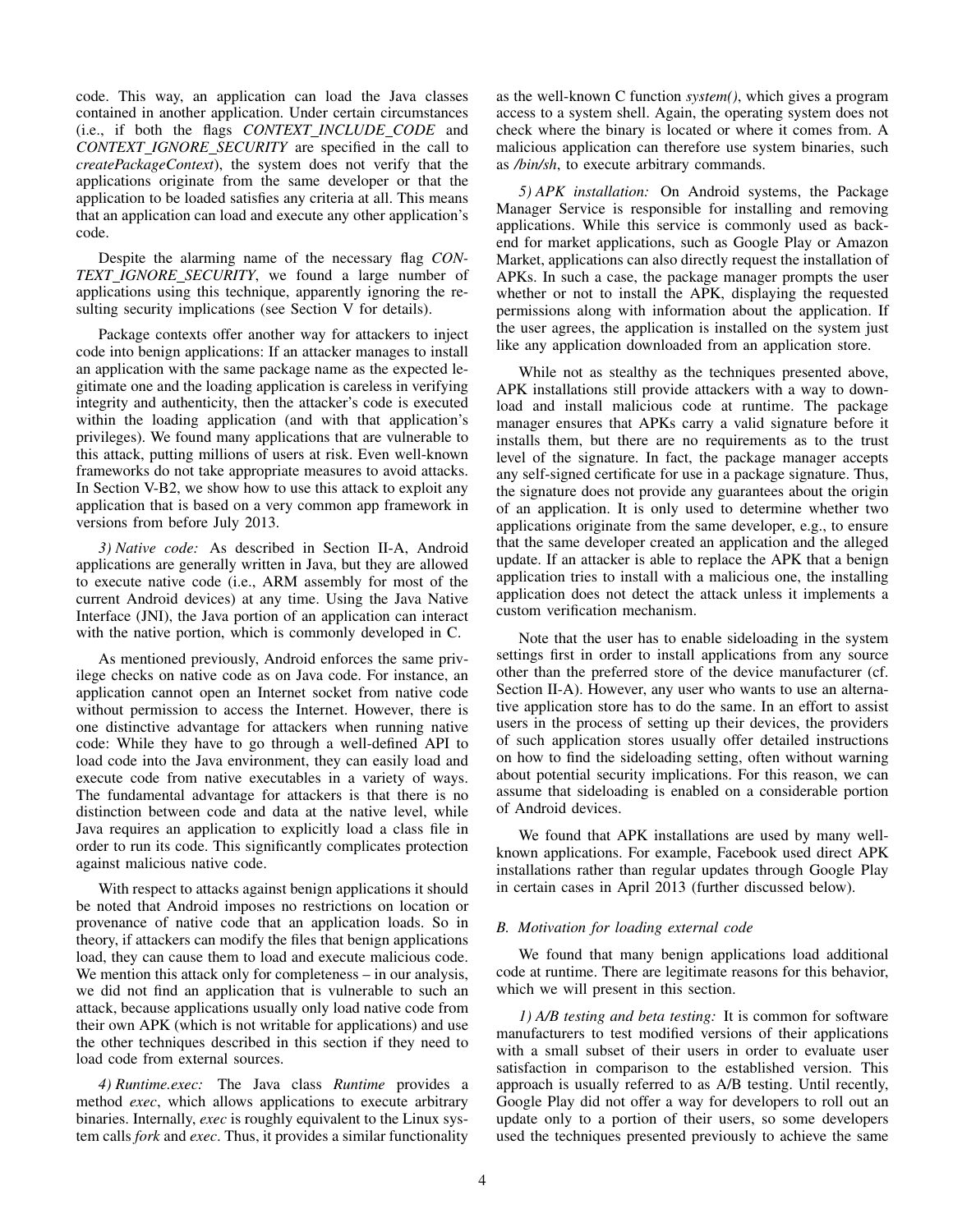

Fig. 1. Several applications load code from a common framework.

effect. Most notably, Facebook used APK installations starting in April 2013 to install updates on selected users' devices. There are also several frameworks that offer support for beta testing to application developers, often based on APK installations (see Section V). In June 2013, Google announced the introduction of A/B testing mechanisms for the Google Play store at the developer conference Google I/O. This will allow application developers to refrain from implementing custom (and potentially insecure) techniques.

*2) Common frameworks:* On most desktop operating systems, including Windows and Linux, it is common to install libraries centrally on the system rather than bundling them separately with every binary that uses them. This is useful to save disk space and to avoid conflicting versions of libraries on the same system. The same concept can be employed for Android applications. In this scenario, multiple applications are based on the same framework, which is installed on the device as a separate application. All the applications based on the framework contain stub code (usually provided by the framework's developers) that causes them to load code from the framework application. See Fig. 1 for an illustration.

If an attacker is able to install an application that pretends to provide the common framework, e.g., by convincing the user to install a seemingly benign application that internally uses the same package name as the framework, then applications based on this framework will load the attacker's code instead of the real framework. Without custom integrity checks, the applications will run the malicious code with their own permissions, and the attacker gains full access to their internal data.

The approach of loading a common framework was employed by a well-known company developing web and multimedia software. They used it for their multi-platform application framework until June 2013, when they began to bundle the framework with every Android application that uses it. In Section V-B2, we demonstrate a code injection attack against applications based on this framework.

*3) Framework updates:* As outlined in Section II-A, many current applications bundle various frameworks for additional functionality. Well-known examples are advertisement frameworks, which display advertisements to the user and function largely independently from the rest of the application. As mentioned previously, it is particularly difficult for framework developers to ensure that the latest version of their software is used by all applications. Therefore, some frameworks use the previously discussed techniques to load external code in an effort to implement a self-update mechanism that is



Fig. 2. Some frameworks implement self-update functionality, downloading and executing code from remote computers.

independent from updates of the containing application. Fig. 2 illustrates the concept.

Our analysis shows that such update mechanisms are often implemented in a vulnerable way that allows attackers to replace the legitimate updates with malicious code. This effectively makes every application that is based on such a framework vulnerable to code injection attacks. In Section V-B1, we show an attack against an application that contains a vulnerable advertisement framework.

*4) Loading add-ons:* Some applications can be extended by add-ons that are installed as separate applications. Examples that we found during our analysis include an SMS application that loads design themes and a game that loads additional levels. In most cases, the additional content that applications loaded contained not only data, but also executable code.

When identifying and loading add-ons, applications have to ensure that the external code they execute is indeed part of a valid add-on. We found that such checks, if existent at all, are often implemented in an insecure way. Thus, malware can pretend to provide add-ons for legitimate applications, which those applications erroneously load and execute.

Clearly, these are legitimate reasons for benign applications to load external code. Thus we arrive at the conclusion that entirely removing the ability to load additional code at runtime would limit Android applications too much. For this reason, we develop a protection system that provides a secure way for applications to load code.

## *C. Policy change for Google Play*

Google changed the content policy for Google Play in April 2013, adding the following sentence [16]:

"An app downloaded from Google Play may not modify, replace or update its own APK binary code using any method other than Google Play's update mechanism."

The statement does not address all of the previously described code-loading mechanisms, but even if it did, there are several reasons why we believe that this change in policy would by no means constitute a solution to the issue: As discussed above, there are legitimate reasons for applications or application components to load and execute external code. If Google tried to prohibit the use of those techniques entirely, they would remove a valuable mechanism from application and framework developers. Furthermore, at the time of writing, the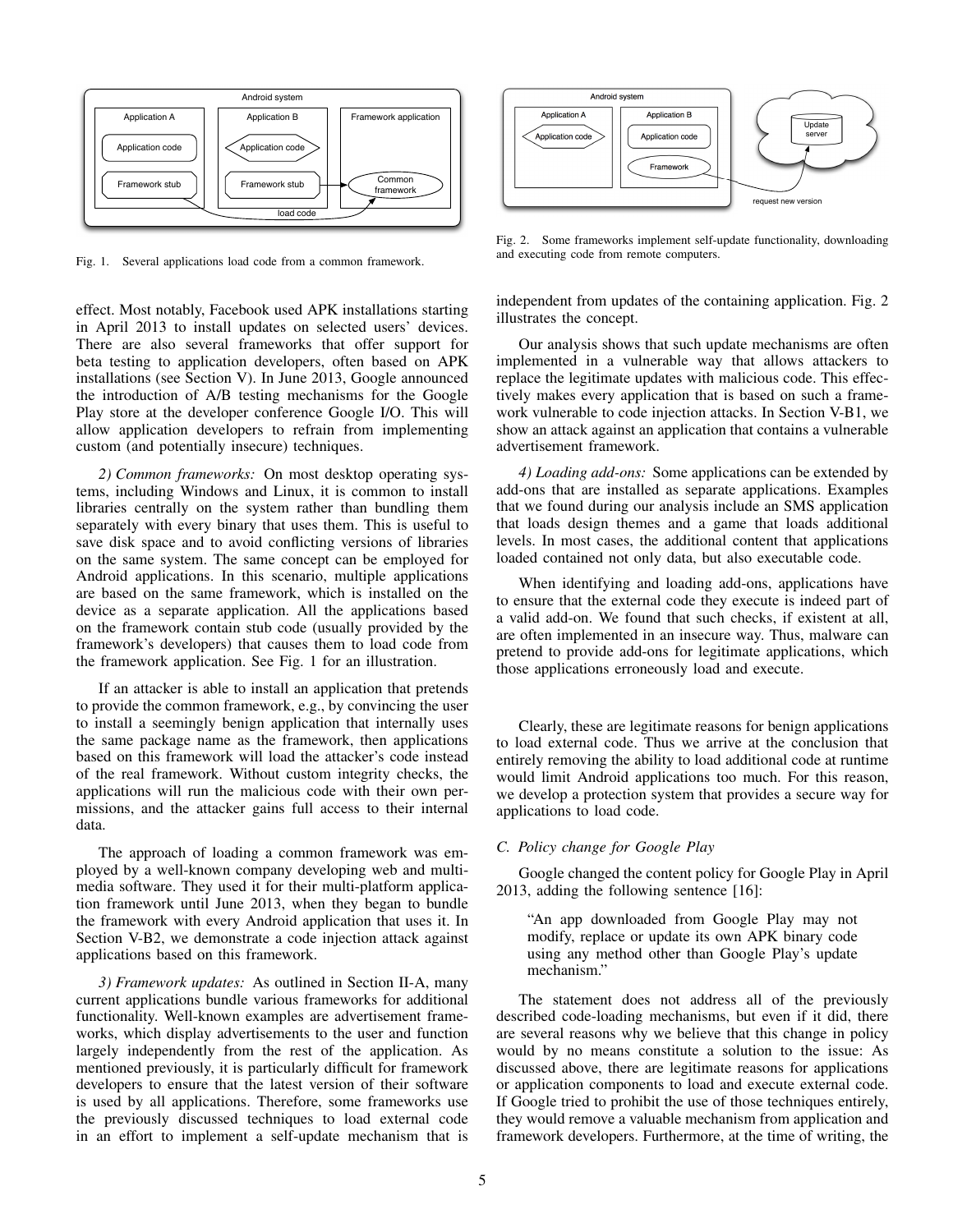new policy is not technically enforced. There is still a large number of applications on Google Play that load external code (see Section V). Finally, when we developed our detection tool for code-loading behavior in Android applications, we found that, in some cases, it is very challenging to determine reliably whether or not an application loads additional code (see Section VII).

## *D. Problems with loading external code*

After having discussed the mechanisms that allow applications to load code and the reasons for benign applications to do so, we now show how the ability to load additional code can lead to severe security issues. Corresponding with the two threat scenarios defined in Section II-B, we present two types of attacks:

- 1) A malicious application that is able to evade detection by the Google Bouncer, so that it is made publicly accessible on Google Play.
- 2) Code injection attacks against benign applications that use code-loading techniques, affecting millions of users.

*1) Code loading as evasion technique:* Authors of malware can use code loading to evade offline analysis systems such as the Google Bouncer, as described in Section II-B.

We developed a proof-of-concept application to show the viability of this attack scenario: We demonstrate that an attacker can write a minimal application that passes the checks imposed by Google Play and downloads the actual malicious code only after it is installed on users' devices, i.e., after the store's vetting process.

Our demonstration application requests permissions to access the Internet and to write to external storage. It contains only one single activity with a download button and a log view. The download button causes the application to connect to our server and download an APK. It loads the APK and executes whatever code the file contains.

Note that our server has not offered malicious code at any point in time. It only ever answers requests from our own test devices, and the code that it serves just opens the browser on the system. Thus, our experiments did not impose any risk on users who might have installed our application from Google Play.

We submitted the application to the Google Play store in April 2013, where it was accepted within approximately 90 minutes. After that, the application was publicly accessible in Google's application store. The Google Bouncer did not detect the application's potential to download and execute malicious code. Since we logged all requests to our server, we know that the Bouncer did not even request the current payload at the time before admitting the application. The application is essentially free to download any code from our servers and execute it on the users' devices. Thus, an attacker could use this technique to circumvent the checks that Google imposes.

As of July 2013, the application has been installed 255 times by users of Google Play, although it is not advertised in any way. Even after it gained some popularity, it was not re-checked and removed from the store. Essentially, there is no way for the Bouncer to know that we do not distribute malicious code. So any malware could follow the same approach to evade detection. We believe that this is a conceptual flaw in Android's security model.

Furthermore, we evaluated the effectiveness of anti-virus software in detecting malicious code that is dynamically loaded by an Android application. Specifically, we developed a simple downloader application that, as soon as it is opened, downloads a malicious APK file from our server and asks the user to install it. The malicious APK that our server provided was a sample of the well-known Android malware family *PJApps*. We then used two meta-anti-virus scanners (VirusTotal<sup>2</sup> and AndroTotal<sup>3</sup>) to evalute the detection rate of several antivirus applications on both the original *PJApps* sample and the downloader application we developed. When presented with the *PJApps* sample, 33 out of 46 anti-virus applications used by VirusTotal and all 7 used by AndroTotal correctly flagged the APK as malicious. However, no anti-virus was able to detect the malicious nature of our downloder application. The anti-virus software employed by VirusTotal did not perform any connection to our server to obtain the malicious sample. The scanners used by AndroTotal performed connections to our distribution server from three different IP addresses, but still were unable to identify the application as malicious.

Our proposed protection system (see Section VI) mitigates all of these threats by enforcing signature checks on *any* code – including any external code – so that attackers cannot escape analysis and detection by downloading code at runtime.

*2) Code loading as source of vulnerabilities:* Improper use of the code-loading techniques presented in Section III-A can introduce severe vulnerabilities in benign applications. There are many subtle aspects to consider, and our analysis of applications from Google Play shows that application developers often fail in their attempt to implement the mechanism securely (as we will describe in more detail in Section V).

The essential problem is that Android directs responsibility for checking the integrity and authenticity of external code to the application or framework developers. Those developers' main concern is the application or framework's functionality, and they are often unaware of the security implications of their applications' behavior. This leads to opportunities for attackers to replace the expected legitimate code with malicious one. Without proper checks, applications will not detect the attack and execute the malicious code.

The most common problems we found are the following:

*a) Insecure downloads:* Some applications download external code via HTTP. Since HTTP connections are vulnerable to man-in-the-middle attacks, it is possible for attackers to modify or replace the downloaded code. Fahl et al. showed that the use of HTTP and improper use of HTTPS are a widespread problem in Android applications in general [15].

*b) Unprotected storage:* We observed applications that download additional code (often in the form of APKs) and store it in the device's file system. In many cases, the storage location was improperly chosen in such a way that other

<sup>2</sup>https://www.virustotal.com/

<sup>3</sup>http://andrototal.org/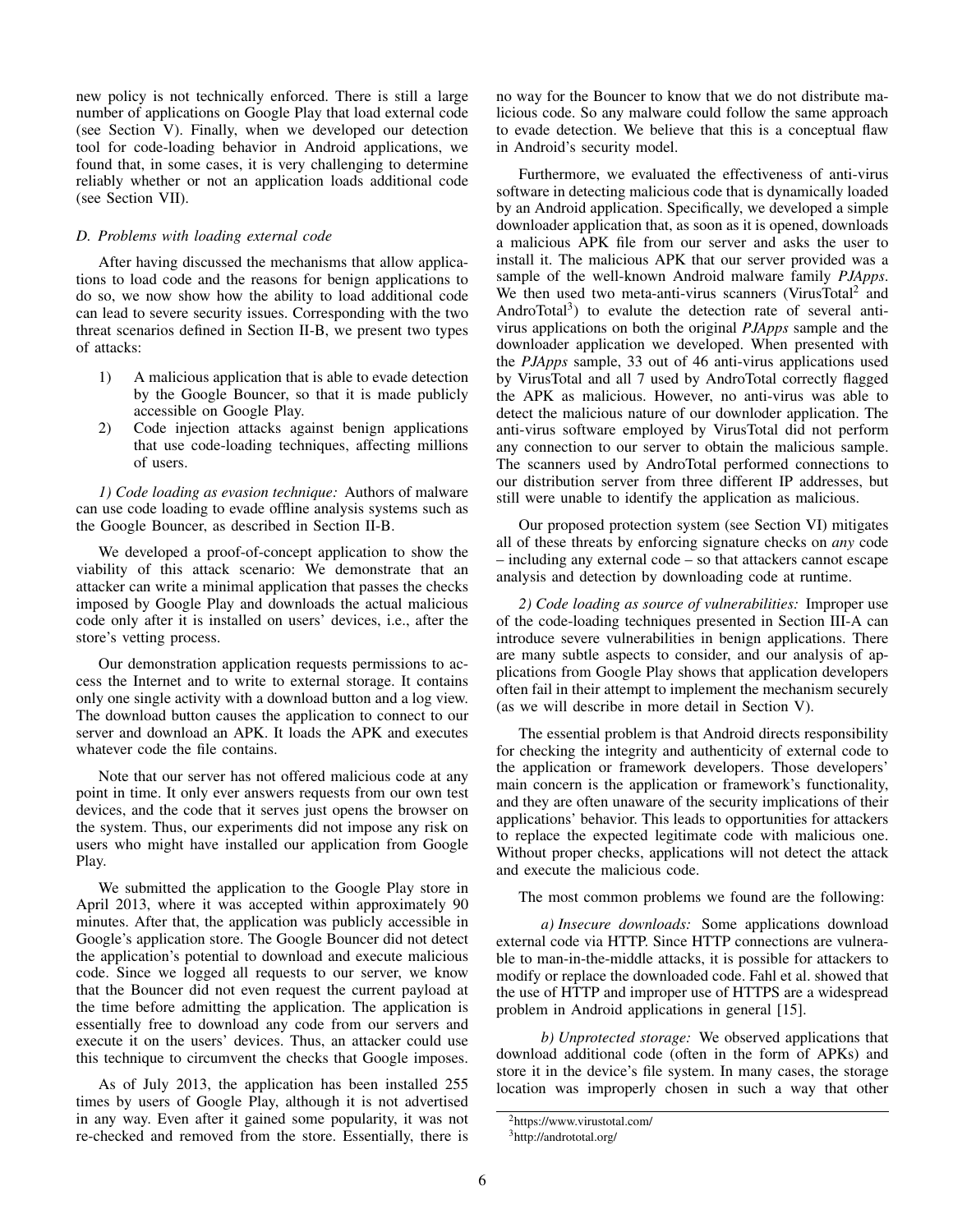applications had write access to it (e.g., directories on the external storage of the device, often an SD card). This allows other applications on the device to tamper with the code. By modifying an APK before it is installed, for instance, attackers can gain full access to the new application's data.

*c) Improper use of package names:* Every application that is installed on an Android system is identified via its package name. The developer can freely specify the package name, but it must be unique on the device. Applications can use the package names of other applications to locate and load their code (see Section III-A for details). However, application developers often do not consider the possibility that a particular package name can be used by several applications, as long as they are not installed on the same device. In particular, the application that uses a given package name first, "reserves" it on that device. The package name is not displayed to the user during application installation, so that an attacker can choose a package name for her application that is normally used by a well-known application (such as a framework that many applications load code from). If a user installs such a malicious application, then any application that uses the wellknown package name will load the malicious code instead. Note that the malicious application must be installed before the benign one, because the system does not allow the installation of applications with a package name that is already used on the device.

In Section V-B, we will present exploits against real-world applications using the above attack techniques.

#### IV. AUTOMATIC DETECTION

In order to assess how widespread the previously described problems are among popular Android applications, we developed a tool that extracts information about the (mis)use of code loading techniques by means of static analysis.

At a high level, our detection tool receives an APK as input and looks for indications of problematic code loading. The analysis is performed directly on top of Dalvik bytecode, and does not require the source code of the application to be analyzed. The output of the tool consists of an informative report that shows whether the given application could possibly load additional code at runtime. If this is the case, the report also indicates the category of every detected code-loading attempt (as described in Section III-A).

In this section, we describe the design and implementation of our tool, while we will present the results of our analysis in Section V-A.

## *A. Basis for the tool*

We developed a static-analysis tool for the detection of code-loading behavior.

We would like to note that parts of this work were developed for other, already published research [14]. We do not claim those parts of the tool as contributions, but in this section we will describe all the relevant details for completeness. In the following, we will clearly state which parts of the tool are novel.

The tool first uses Androguard [13] to disassemble the Dalvik byte code and to obtain information about classes, methods, basic blocks, and the individual Dalvik bytecode instructions. Based on this data, it transforms the code into *static single assignment (SSA)* form [10]. It then performs *Class Hierarchy Analysis (CHA)* and it builds the *control flow graph (CFG)* for each individual method.

#### *B. Construction of the sCFG*

On top of this, the tool constructs the *super control flow graph (sCFG)*, which represents possible method invocations between the different methods. In particular, an edge in the sCFG means that a given *invoke* instruction could possibly direct control flow to the given method's entry point.

Even though the construction of the sCFG is a well-studied task in the program analysis literature, it is not straightforward to build a precise call graph. The key difficulty is that Dalvik bytecode (like most object oriented languages, such as C++ and C#) heavily relies on the dynamic dispatch mechanism to determine which method a given *invoke* instruction will jump to. For the purpose of this work, we chose to apply a class-hierarchy-based algorithm that scales well while being reasonably precise at the same time. From a high-level point of view, the tool determines the possible targets for each *invoke* bytecode instruction by combining the information about the targets' types from the *invoke* instructions and the results provided by the class-hierarchy analysis.

More specifically, we implemented the algorithm as follows. Given an invocation  $i$  of a method  $m$  of class  $c$ , we first use the class hierarchy to find all non-abstract subclasses of c. If  $c$  is an interface, then we locate all classes that implement the interface, and their subclasses. We place  $c$  and all classes found so far in the set  $X$ . Then we check for each class  $x$ in  $X$  whether the class implements a method with the same signature as  $m$  (i.e., the class overrides  $m$ ). If this is the case, we accept the candidate as a possible target and connect it to the invocation  $i$  in the sCFG. Otherwise, we traverse the class hierarchy upward starting from class  $x$ , to check whether a compatible method is implemented in classes extended by  $x$ : the first method we encounter will be considered as the target of the invocation i.

Note that this algorithm produces an over-approximation of the sCFG: In other words, we introduce edges between *invoke* instructions and method entry points that might never be used at runtime. However, as we will discuss below, this does not pose a problem for the heuristics we developed for our analysis.

#### *C. Backward slicing*

The type of analysis we aim to perform requires the capability of program slicing. Based on the control flow information, the tool is able to compute slices of the analyzed application. We implemented a backward slicing algorithm that works on top of the sCFG, based on work by Weiser [35].

Given an instruction  $i$  and a register  $r$  used by the instruction, a slice  $s(i, r)$  is a set of instructions that can possibly influence the value that register  $r$  contains when executing the instruction  $i$ . We compute the slice by starting at instruction  $i$ and walking back in the method's CFG, tracing the flow of data toward  $r$  in the SSA representation of the code. Whenever the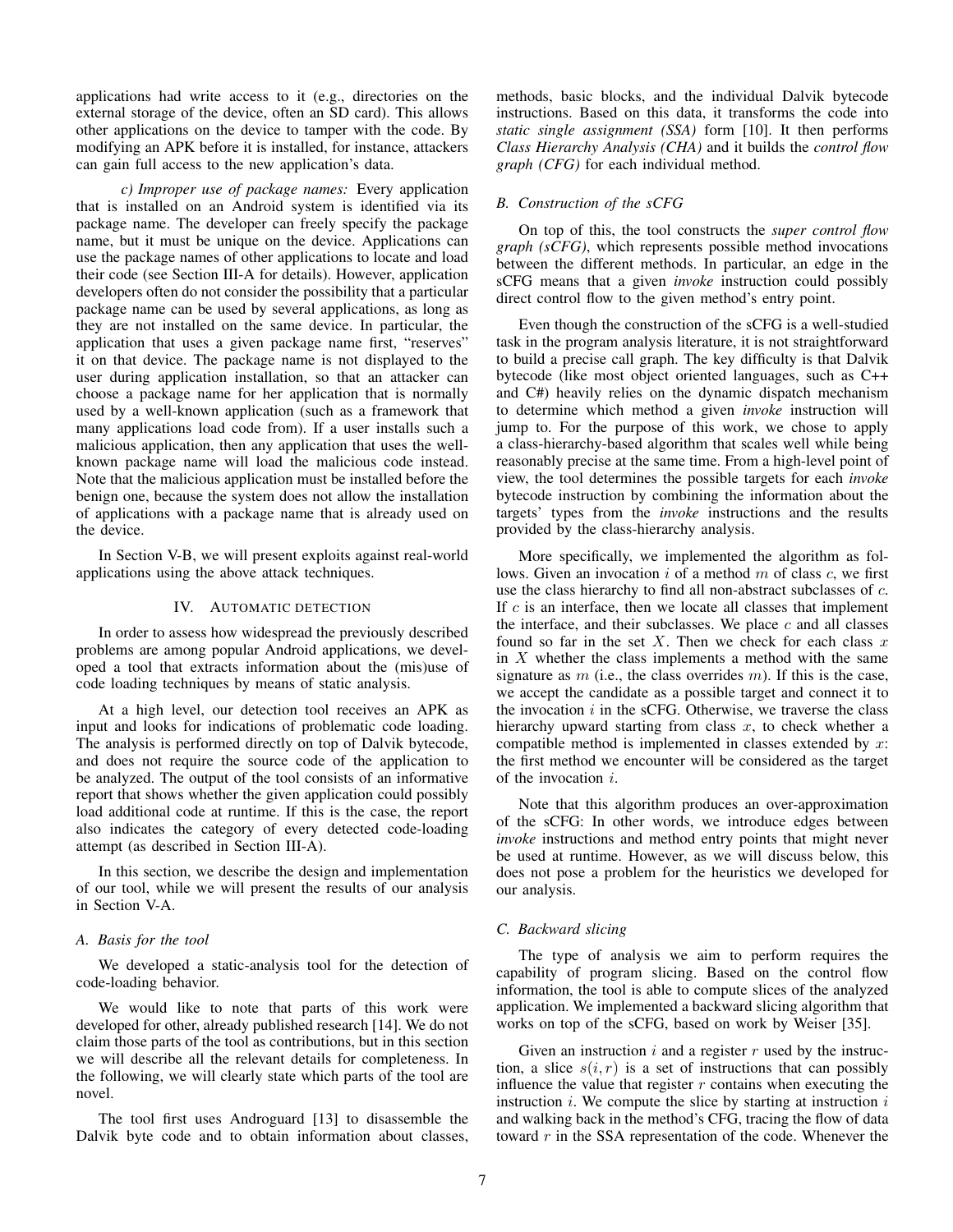slicing algorithm reaches the beginning of a method, it uses the sCFG to locate all possible callers and recursively continues the analysis. Our implementation also keeps track of class and instance variables, so whenever such variables are used, the analysis recursively continues at all points in the code that assign values to the respective variables.

#### *D. Heuristics to detect code loading*

The following heuristics were implemented on top of the existing tool specifically for the work presented in this paper.

The goal of our analysis is to find uses of the loading techniques detailed in Section III-A. Therefore, the detection tool looks for invocations of methods that are associated with the respective techniques (e.g., *createPackageContext* to load code via a package context). If it detects a suspicious invocation, it uses the slicing mechanism described above to further analyze the call. In the previous example, a mere call to *createPackageContext* is not enough to conclude that the application loads external code. Instead, we have to make sure that the flags *CONTEXT INCLUDE CODE* and *CON-TEXT IGNORE SECURITY* are passed as parameters (see Section III-A). We do so by computing a slice from the call instruction and the register that contains the *flags* parameter.

We implement several heuristics to detect issues with codeloading:

*1) General detection:* In order to identify candidate applications for further analysis, we detect the use of all codeloading techniques presented in Section III-A by identifying the associated method invocations. If a technique requires a method invocation with specific parameters, we check their presence by computing slices for the respective argument registers.

*2) Storage location:* For APK installations, class loaders and native code, we analyze the storage location of the code to be loaded. If the code is stored in a world-writable location such as the device's external storage, we consider the load operation to be vulnerable, because other applications can maliciously modify the code.

*3) Code provenance:* For the same set of techniques, we search for indications that the code is downloaded via HTTP. We flag such cases as problematic, because HTTP is vulnerable against man-in-the-middle attacks.

*4) Package names:* We consider code-loading based on package names a security risk at all times, because a given package name is not guaranteed to belong to the desired application (see Section III-D2). In particular, creating package contexts and using them to load code is a vulnerable operation, since the target application is always identified by its package name.

With the help of our tool, we identified a large number of vulnerable applications on Google Play, among them even very popular applications with millions of users (see Section V-A).

#### V. LARGE-SCALE ANALYSIS OF BENIGN APPLICATIONS

In the previous section, we described a tool for automatic detection of code-loading behavior. We applied the tool to various sets of real-world applications in order to assess

| TABLE I. | USE OF DIFFERENT CODE-LOADING TECHNIQUES IN 1,632 |  |
|----------|---------------------------------------------------|--|
|          | POPULAR APPLICATIONS FROM GOOGLE PLAY.            |  |

| Category         | Applications in the category<br>(relative to the whole set) | <b>Flagged</b> vulnerable<br>(relative to the whole set) |
|------------------|-------------------------------------------------------------|----------------------------------------------------------|
| Class loaders    | 83 $(5.01\%)$                                               | 31 $(1.90\%)$                                            |
| Package context  | 13 (0.80%)                                                  | 13 $(0.80\%)$                                            |
| Native code      | 70 (4.29%)                                                  | $\Omega$                                                 |
| APK installation | 155 (9.50%)                                                 | 117(7.17%)                                               |
| Runtime.exec     | 379 (23.22%)                                                | n/a                                                      |
| Total            | 530 (32.48%)                                                | 151 (9.25%)                                              |

the prevalence of code-loading techniques and the associated security issues. We found that the techniques are very popular and lead to vulnerabilities in a number of applications. In this section, we first present the results of our study and afterward detail two severe vulnerabilities that we found during the analysis.

#### *A. Use of code-loading techniques*

We applied the detection tool to the following sets of applications from Google Play:

- 1) A set of 1,632 applications chosen randomly in May 2012 from among those applications on Google Play with more than one million installations.
- 2) The 50 most popular free applications from Google Play in November 2012.
- 3) The 50 most popular free applications from Google Play in August 2013.

We ran our detection tool on the applications in those three test sets with a timeout value of one hour. In 10% of the cases, the runtime exceeded the timeout value. In the remaining cases, the mean runtime was 74.9 seconds per application with a standard deviation of 55.3 seconds. Taking all executions into account, including those that timed out, the median runtime was 69.8 seconds. The mean size of the analyzed code files was 3,303 KB, the standard deviation 2,152 KB.

Tables I, II and III show the use of code-loading techniques by applications and the number of vulnerabilities detected by our tool in the different test sets, respectively. Note that a single application can use multiple techniques. Also, note that code-loading using *Runtime.exec* does not usually lead to vulnerabilities, because it is commonly only used to execute system binaries. The surprisingly high numbers of applications containing code for this technique is partially due to multiplatform frameworks: *Runtime.exec*, as opposed to the other code-loading mechanisms presented in this paper, is not specific to Android. We found Java frameworks in the analyzed applications that exclusively use *Runtime.exec* when executed on non-Android systems.

Our results show that loading code at runtime is indeed a widespread phenomenon among benign applications. We found a surprisingly high number of potentially vulnerable applications. The analysis of the large test set indicates that 9.25% of the applications on Google Play are vulnerable to code-injection attacks (see Table I). The situation in the top 50 free applications at the time of writing is even more alarming: 16% of the applications contain vulnerable code (see Table III).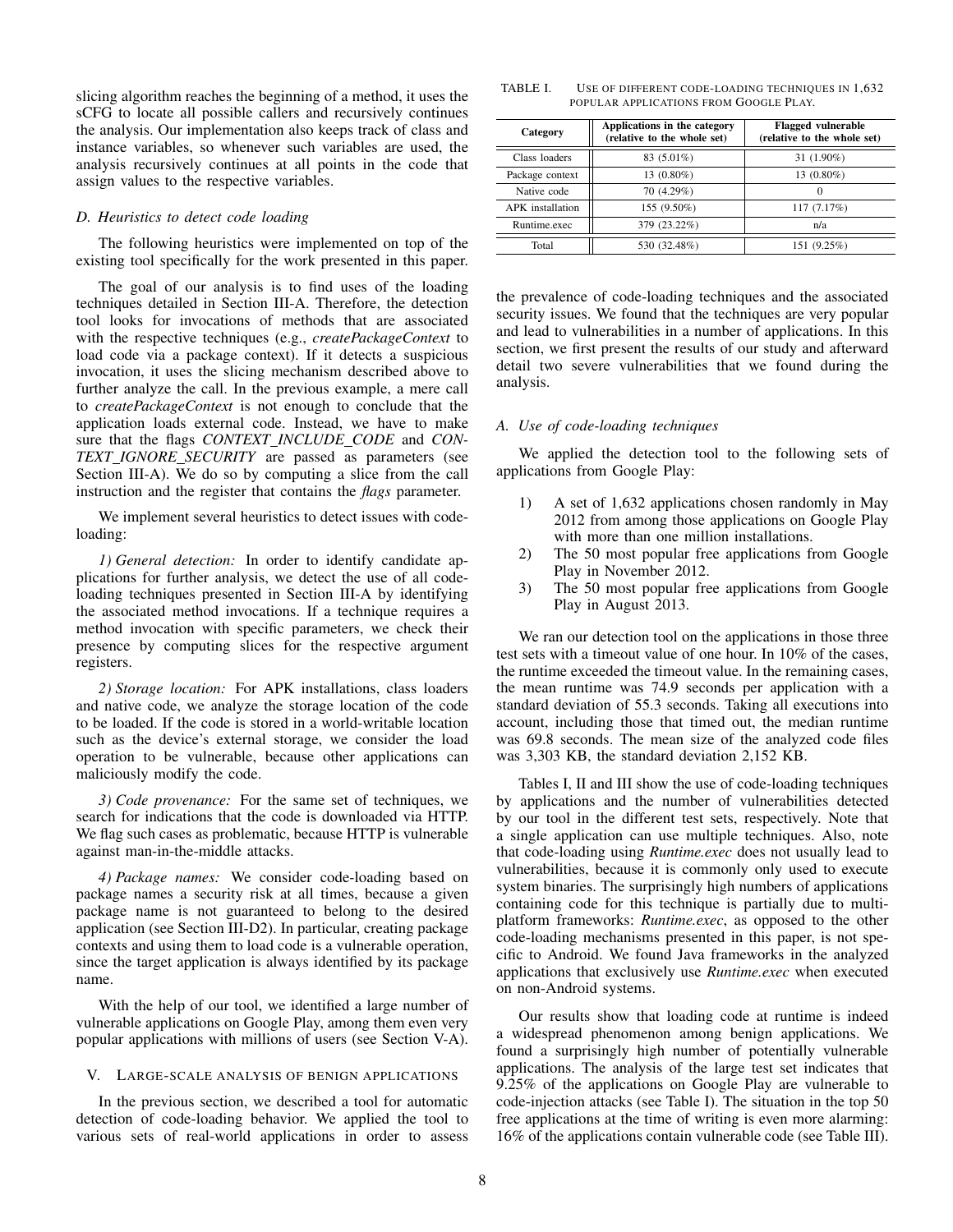| Category         | Applications in the category<br>(relative to the whole set) | <b>Flagged vulnerable</b><br>(relative to the whole set) |
|------------------|-------------------------------------------------------------|----------------------------------------------------------|
| Class loaders    | 8(16%)                                                      | $1(2\%)$                                                 |
| Package context  | $1(2\%)$                                                    | $1(2\%)$                                                 |
| Native code      | 4 $(8%)$                                                    | $\theta$                                                 |
| APK installation | 4(8%)                                                       | 2(4%)                                                    |
| Runtime.exec     | 12 (24%)                                                    | n/a                                                      |
| Total            | $20(40\%)$                                                  | (6%)                                                     |

TABLE II. CODE-LOADING IN THE TOP 50 FREE APPLICATIONS AS OF NOVEMBER 2012. VULNERABILITIES MANUALLY CONFIRMED.

TABLE III. CODE-LOADING IN THE TOP 50 FREE APPLICATIONS AS OF AUGUST 2013. VULNERABILITIES MANUALLY CONFIRMED.

| Category         | Applications in the category<br>(relative to the whole set) | <b>Flagged vulnerable</b><br>(relative to the whole set) |
|------------------|-------------------------------------------------------------|----------------------------------------------------------|
| Class loaders    | 17 (34%)                                                    | 2(4%)                                                    |
| Package context  |                                                             | $\Omega$                                                 |
| Native code      | $10(20\%)$                                                  | $\Omega$                                                 |
| APK installation | 11(22%)                                                     | 7(14%)                                                   |
| Runtime.exec     | 24 (48%)                                                    | n/a                                                      |
| Total            | 31 $(62%)$                                                  | 8 (16%)                                                  |

When comparing the top 50 free applications from May 2012 (see Table II) with the top 50 free applications from August 2013 (see Table III), we find a disquieting tendency: While only 3 out of the top 50 applications were vulnerable in November 2012, the share has since increased to 8 out of 50 in August 2013. We confirmed all vulnerabilities reported by our tool for these two test sets by manual analysis. Further manual analysis showed that the vulnerabilities are mostly due to frameworks. For example, several of the top 50 applications use frameworks that allow testers to install beta versions of the containing applications. We found that the two frameworks used by the top 50 applications from August 2013 both download beta versions in the form of APKs to the device's external storage, from where the APKs are installed. Since external storage is writable by any application with the appropriate permission in Android, any application on the device could replace the benign APK with malicious code.

The previous example illustrates an important property of our results: Applications that our tool marks as vulnerable contain vulnerable code, but the tool does not guarantee that the code is executed on all devices and in the default configuration of the application. In the previous example, a user must participate in the developers' beta-testing programs for the applications to expose vulnerable behavior. Nevertheless, we found sufficient evidence that many applications are vulnerable even in the default configuration and on any device, as the two sample exploits in Section V-B will show.

We manually analyzed some of the applications in the current top 50 that use code-loading techniques but were not flagged as vulnerable by our tool (see Table III). The reason is that the detection tool is rather conservative in classifying applications as vulnerable, so that the reported numbers of vulnerable applications can be interpreted as a lower bound. Three of the manually analyzed applications make use of a framework developed by the provider of a large application store and manufacturer of Android devices. We found that the applications contain stub code to load the framework, which is installed as a separate application. The code identifies the application by its package name, which most likely makes the applications vulnerable to an attack similar to the one presented in Section V-B2, thus increasing the real number of vulnerabilities above the conservative estimate of our tool.

## *B. Exploits against vulnerable applications*

We now demonstrate how improper use of loading techniques can make benign applications vulnerable to exploitation by presenting attacks against vulnerable real-world applications (cf. the second attack scenario described in Section II-B). We found the vulnerabilities using our automatic detection tool during the study presented above.

*1) Self-update of an advertisement framework:* This is our first example of a code injection attack against a benign application. The application in question – a game with a number of installations between five and ten million according to Google Play – includes an advertisement framework. This framework has the capability to update itself via the Internet. Whenever the application is started, it checks with the servers of the framework developer whether a new version is available. If this is the case, it downloads the new version and loads it via *DexClassLoader* on subsequent application starts. The connection between the application and the web server uses HTTP instead of HTTPS. Since HTTP does not protect the integrity of the transferred data nor authenticate its source, it is possible to provide the application with a bogus update.

An attacker has several ways to mount an attack. She can, for instance, tamper with the DNS resolution of the victim's device (e.g., in an unencrypted WLAN) to redirect the connection to a server she controls, or execute a man-inthe-middle attack against the HTTP connection.

In our example exploit, we take over the connection and serve the application a custom file instead of the expected update. The application does not verify that the downloaded code originates from a trustworthy source. It only receives an MD5 hash from the update server along with the actual update file in order to detect transmission errors. We provide the application with a custom APK and the matching MD5 hash. The victim application does not detect the code injection and loads our APK the next time it starts. The only requirement for the malicious APK is that it contains a class with a specific name defining a certain method – both can be easily extracted from the application's Dalvik bytecode. As our APK meets the requirements, the application now runs the code that we injected, and we are free to use its permissions to our advantage and access its internal data.

By design, our exploit works against any application that uses the framework, and applications are vulnerable in the default configuration on every device with Internet access. According to AppBrain, this framework is included in 0.78% of all applications on Google Play and 3.21% of the top 500 applications [3]. It is likely that all those applications are vulnerable.

We informed the company behind the advertisement framework about the vulnerability in July 2013. They responded within a few hours and acknowledged the severe security issue. Moreover, they confirmed that their framework is used in more than 10,000 applications, putting millions of users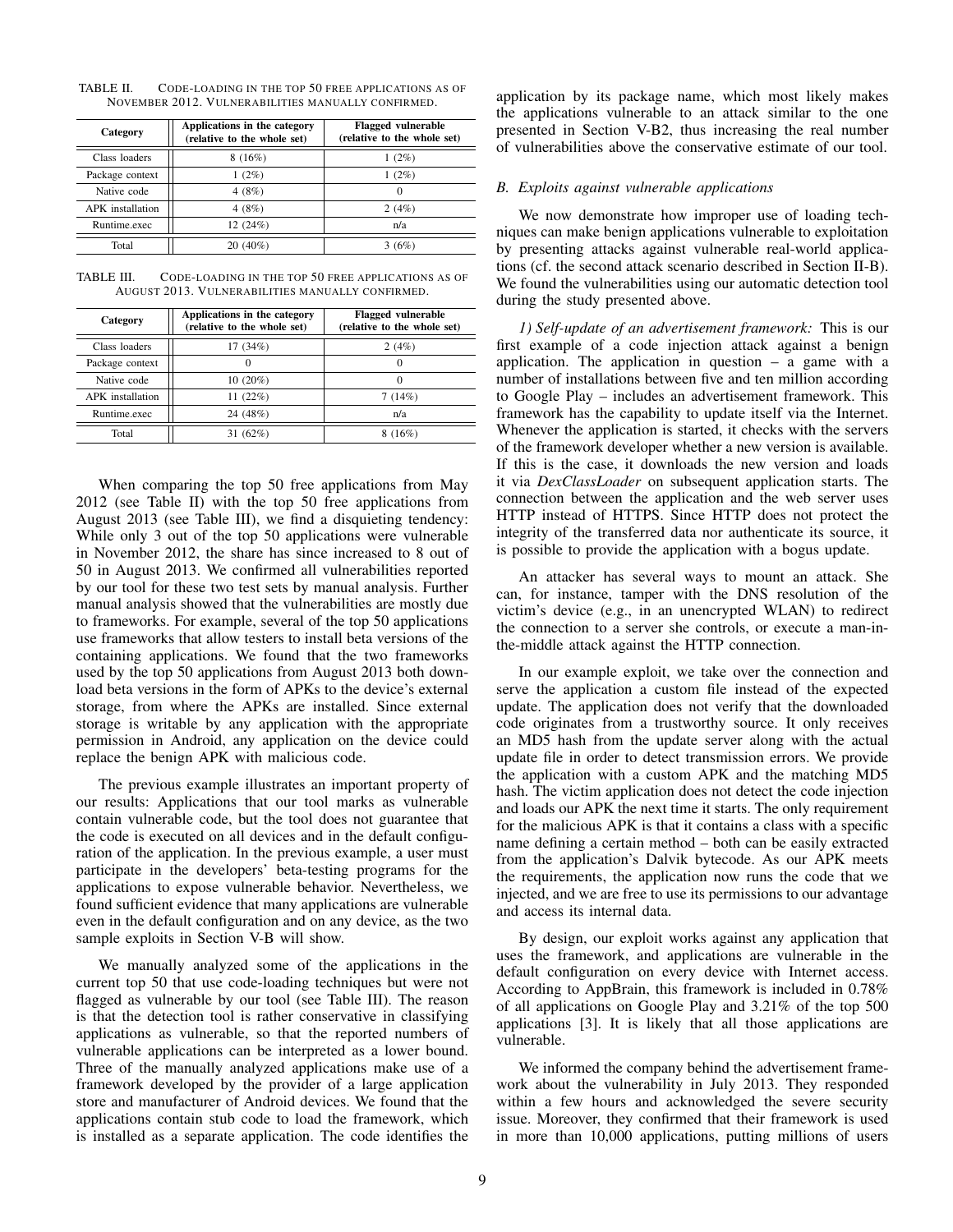at risk. Within a few days, they published a new version of their framework without the vulnerable update component. We refrain from naming the framework or the company, because it will take time for the patch to be included in the affected applications and to be pushed to the users' devices.

*2) Bootstrapping mechanism of a shared framework:* The lack of verification of loaded code is not only a problem when downloading code from the Internet. In this next exploit, we attack applications that load code locally and fail to verify its integrity. The target application, downloaded from Google Play, is based on a framework by a well-known company in web and multimedia technologies.

The framework allows application developers to create applications for several different platforms. The developer essentially designs a Flash file, which the device-specific framework runtime can execute on a variety of systems. The Android version of the runtime is installed as a standalone application that any application based on the framework has to load at start-up. The code that loads the framework is generated automatically for the application developer. It uses *createPackageContext* (see Section III-A) with a hard-coded package name to load the framework runtime into the current application. However, the loading code does not verify the integrity of the loaded application, so that any package with the right name is accepted. This allows us to mount a code injection attack as described below.

We install a custom application with the required package name and the expected class on a test device. When we launch an application based on the framework, it loads our application (which it mistakes for the framework runtime) and executes our code. Note that in order for the exploit to work, the attacker has to be able to install an application on the device *before* the user attempts to install the real framework runtime. However, this application does not need any permissions at all – the code "inherits" all permissions from the exploited application, so that it is relatively easy for an attacker to lure users into installing her malicious code. Again, verification of the integrity and authenticity of loaded code could have avoided this attack.

In May 2013, the company that develops the framework announced that future versions will package the runtime directly with each application rather than load it from a shared package, so that this exploit will not work with applications based on later versions of the framework. However, our exploit works against any application that is built on top of the framework up to the version that was published in June 2013. It can attack those applications in their default configuration. According to AppBrain, the framework is used in 2.13% of all applications on Google Play and 2.81% of the top 500 applications [3]. It is likely that a large portion of the applications that use the framework has not been updated to the latest version and is thus vulnerable.

We notified the company in July 2013 and provided details on the vulnerability we discovered. As of August 2013, we have not received any response.

#### VI. DESIGN OF THE PROTECTION SYSTEM

In the previous sections, we described the problematic behavior of loading code dynamically at runtime, the risks



Fig. 3. Overview of the infrastructure that we propose. The dashed parts are our addition to the current system.

arising from it, and a tool that analyzes existing applications for such behavior, detecting a large number of vulnerable applications. We now focus on a possible solution. We start with a high-level overview of the protection system before examining details of the implementation.

## *A. High-level overview*

In general, it is a bad decision to delegate responsibility for system security to application developers if protection can be implemented by the operating system itself. The protection system that we propose adds a missing verification mechanism to Android, making it mandatory for all applications. Checking the integrity of the code before executing it can mitigate all attacks resulting from the ability to load external code. For instance, the advertisement framework that we attacked (see Section V-B1) could have used SSL to make sure that the update originates from a trustworthy source and was not tampered with by an attacker. Similarly, applications based on the exploited multi-platform framework (see Section V-B2) could check the integrity of the common framework application before executing its code, e.g., by means of signature verification. However, Android leaves the burden of implementing such checks to the application or framework developer.

At its core, our modification enforces that an authority that the user trusts approves every piece of code that an application loads. We envision different *application verifiers* that analyze applications, each according to a custom set of criteria and with different algorithms. If an application verifier deems an application benign, it issues the equivalent of a signature for the application and makes it accessible to the public. Application verifiers are independent from application stores – the store offers applications for download, while the verifier provides approvals for applications. Although store providers are free to act as applications verifiers, this approach has the advantage that there is no need for store providers to change anything. We only add the verifiers to the ecosystem. Fig. 3 illustrates the changes that we envision.

Users can choose which verifiers to trust. We see several advantages in this design decision:

Different users may have different priorities, so application verifiers can focus on different sets of criteria when analyzing applications. For example, enterprises will employ different evaluation criteria for applications on their employees' devices than home users do for their private phones or tablets. Users get the freedom to choose verifiers according to their priorities.

Furthermore, users do not depend on a single verifier, as is the case in the iOS ecosystem (where devices can typically only run software approved by Apple).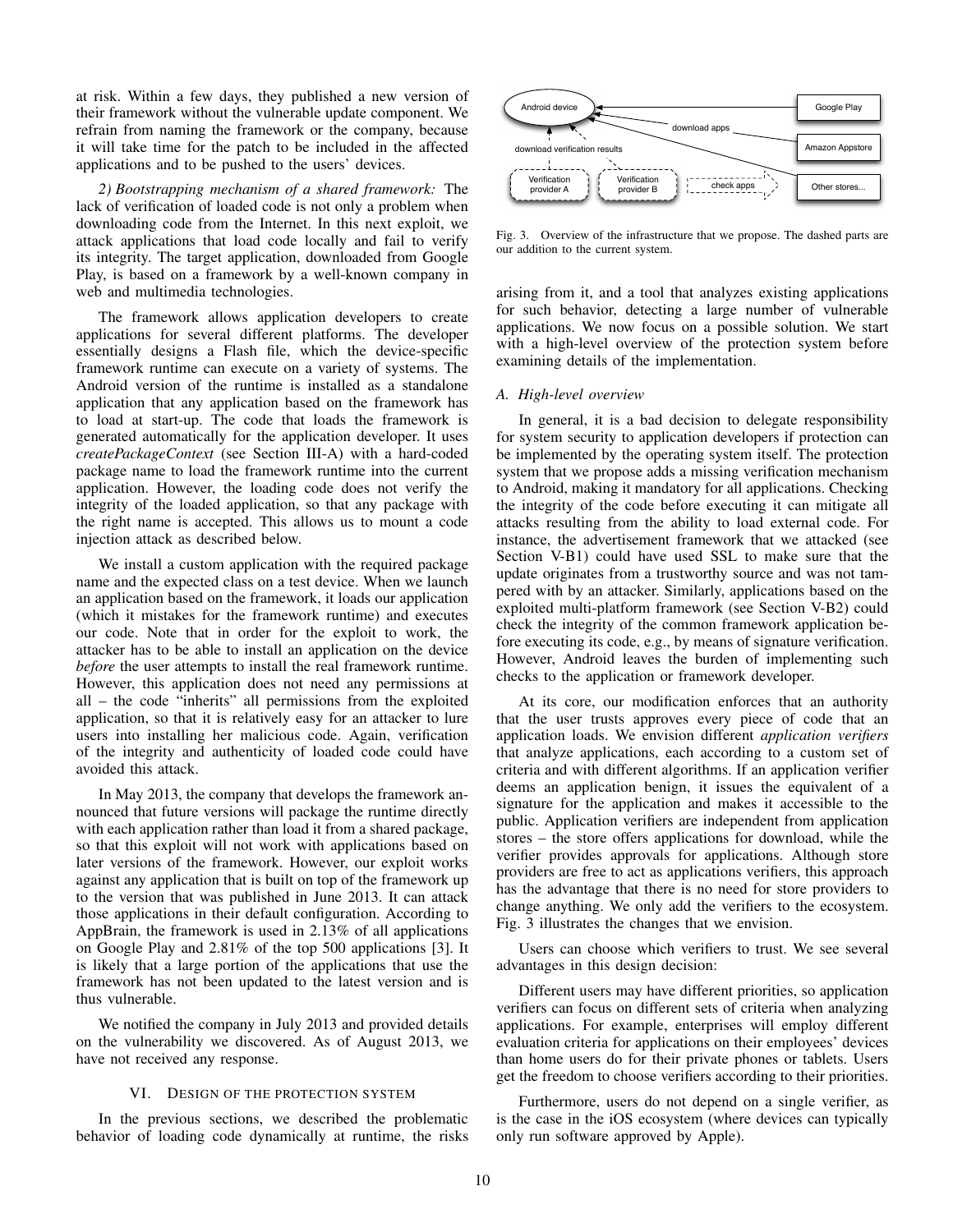Finally, by decoupling application verification from application stores, we achieve the same level of security for all applications regardless of the store distributing them. At the moment, users of alternative stores to the one preferred by the device manufacturer (usually Google Play) are inherently at risk, because Android only distinguishes two modes: "allow only applications from the preferred store" and "allow *any* application" (the sideloading setting, as described in Section II-A). This means that users of alternative stores have no choice but to open their devices to *all* APKs, regardless of their origin. On the other hand, our solution focuses on individual binaries rather than stores, so that it protects users of all available stores equally.

Note that the Java Virtual Machine (JVM), the standard Java environment, uses its Security Manager to deal with the tasks of authenticating and verifying untrusted code. Android, in contrast, accomplishes most of the Security Manager's tasks (except code authentication and verification) by means of its permission system already. The JVM leverages signatures for code verification, which is similar in spirit to our approach. The difference is that we trust code after a verification check, whereas the JVM trusts code if it originates from a developer that presents a certificate.

We implemented our protection system as a modification to Android 4.3, the most recent version of Android at the time of writing.

# *B. Detecting attempts to load code*

Before we describe our implementation, we make the following crucial observation: In a Java application, it is not directly possible to execute externally loaded Java code. In order to make it executable, applications have to ask the Java runtime environment to load it (e.g., using a class loader). This provides us with the unique opportunity to impose checks on the code that is to be loaded, whereas in other scenarios, such as raw machine code, we could easily miss the fact that an application is loading code. Therefore, our system is implemented as a modification of the Dalvik VM, the component of Android that executes Java code. This means that our protection system does not require changes to the operating system as a whole and can be easily applied.

Whenever an application asks the Dalvik VM to load code, we check the integrity of the code from within Dalvik (details on the nature of our checks follow shortly). At first glance, it seems possible to implement the integrity checks at a higher level in the system, e.g., as a modification of the Java framework that Dalvik provides to applications. However, the reason for us to choose the lower level is *reflection*, a Java mechanism for introspection: Reflection allows Android applications to call any Java method irrespective of its protection attributes. This would allow applications to escape our protection system if we implemented it in Java. For example, imagine a Java method that checks code integrity and subsequently calls the (private) native method provided by Dalvik to load the code. Then a malicious application could just call the native method directly using reflection, thus circumventing the check. As a result, we have to implement any checks in Dalvik's native code.

Similarly, one might argue that rooting the protection scheme deeper in the Android system would constitute a more comprehensive way to address the issue. However, we refrained from doing so mainly for two reasons:

- 1) A separate branch of the Linux kernel is maintained for each device, so that modifications to the kernel are more difficult to adopt on all devices than modifications to higher levels of the Android system.
- 2) Our approach is based on a key property of Java, so there is no need to work at a lower level than the Java virtual machine. Doing so would only introduce unnecessary complexity.

Since our system relies on the necessity to make codeloading operations explicit in Java, native code imposes a challenge. Native machine-code instructions, as opposed to Java byte code, provide a variety of ways to execute additional code or modify existing one. We cannot prohibit the use of native code, because applications use it legitimately, e.g., to accelerate computationally expensive tasks [1]. Zhou et al. found in 2012 that 4.52% of applications from different markets use native code [39]. However, applications always start by executing Java code in the Dalvik VM. By hooking the interface in Dalvik that applications have to use in order to load native libraries, we can detect when an application tries to execute native code. We enforce an integrity check on any native code that the application tries to load.

It is the responsibility of the verification service that approves an application to make sure that the application's native-code part does not load any additional code. Note that this decision is much easier for the verification service than it would be for our protection system: Application developers can provide verification services with additional material to prove that their native code does not load any additional external code (e.g., source code under appropriate agreements). Our protection system, on the other hand, can only rely on the bare assembly code at runtime, which makes it much harder to assess the code's properties. Even without loading any external code, techniques such as return-oriented programming allow applications running native code to execute arbitrary programs, leveraging code that is already present in memory [8], [30]. While the obligation to provide proof for properties of native code is an obstacle for developers, we believe that the resulting large improvement of system security justifies it.

# *C. Signature scheme based on whitelists*

The integrity check that we enforce on loaded code is a lookup in a signed whitelist. Note that keeping whitelists signed by verification providers is an equivalent approach to attaching signatures to applications, but it has additional advantages: A signature in the common formats [7] is just a hash of the file in question that is signed by the issuer's private key. Similarly, a (signed) whitelist provided by a verification provider is essentially a signature for multiple files. We do not attach the verifier's signature directly to the APK in order to keep store and verification service separate. This has the advantage that nothing changes in the way stores work, and existing stores can continue to operate as before. Conceptually, the verification systems are simply an addition to the ecosystem. They provide signatures, but do not have to offer applications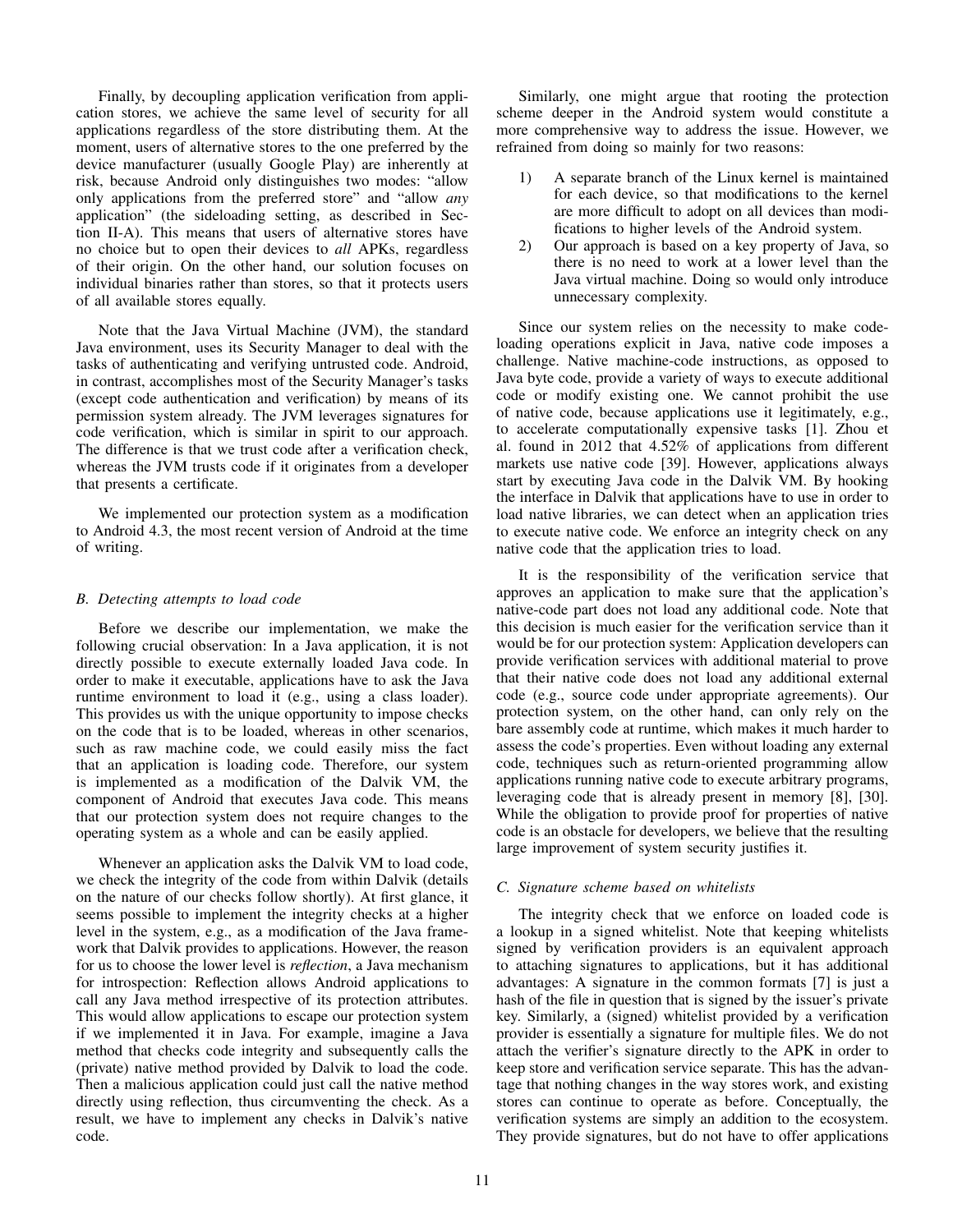

Fig. 4. The architecture of our protection system. Instances of the Dalvik VM share a system-wide whitelist, which is backed by the device's file system.

for download. So, the user's device downloads applications from stores – as before – and validates the executables with signatures that it downloads from verification services. Due to the relatively small size of the hashes, we combine all hashes of the same verification service into one file that can be cached on the device. The file contains a signed list of hashes – the whitelist.

Upon receiving a request to load code, our modified version of the Dalvik VM computes a hash of the code that is to be loaded and checks it against a system-wide whitelist. We use the SHA-256 implementation of the OpenSSL library that is part of Android for the hash computation. This computation has to be done only once per code file, because Dalvik keeps a cached version of the file in a private location after the first load operation. If the computed hash is not contained in the whitelist, the VM cancels the load procedure immediately. The whitelist is shared among all instances of the VM on the device and managed via files in a system-protected directory. Thus, only system applications (i.e., applications that are signed with the same key as the system itself) can update the whitelist files, which are immediately reloaded into shared memory after a modification. Fig. 4 illustrates the design.

#### *D. Whitelist management*

We envision that each verification service that the user configures on the device provides a single whitelist file that is updated regularly. A system application periodically downloads the latest version of the whitelists and stores them in the dedicated system directory from which our modified Dalvik VM loads them into shared memory. Note that updating whitelists in face of newly emerging malware is not as critical as is the case for blacklists: Malware that is detected after the creation date of the whitelist still cannot execute on the protected system, because its hash is not part of the whitelist. Forging a malicious application with the same hash as a whitelisted benign one requires breaking the hash function (SHA-256 in our case), which is generally assumed to be a hard problem.

In our implementation, we just combine the whitelists from different providers by a set union (a Boolean OR of the approvals). It is sufficient for *one* of the trusted verification services to approve code in order for the system to execute it. It is conceivable to use more complicated expressions in future versions (e.g., "accept code if it is approved by verification service A or by verification services B and C"). Such behavior is easy to add to the current system.

Additional considerations are necessary for *DexClass-Loader*. As described previously, *DexClassLoader* allows the user to specify the cache directory on which the system relies for subsequent load operations (see Section III-A). Thus, an attacker can override the files in the cache directory after our verification succeeded. The mitigation of such an attack can be implemented as follows: If the verification of the original file succeeds during the first load operation, the system can "extend" the trust to the corresponding optimized file in the cache directory by adding its hash to a temporary whitelist. Subsequently, any modification of the cached file can be detected.

#### *E. Permission for Runtime.exec*

The API *Runtime.exec* (previously mentioned in Section III-A) allows applications to execute arbitrary binaries on the system. This way, applications can use system binaries that are very generic in nature (such as a shell). It is difficult for verification services to classify such generic binaries into categories like "benign" and "malicious" – they can be used for legitimate purposes as well as for malicious ones.

A classic example is the system shell */system/bin/sh*: It is present on all Android systems and not malicious in itself, but it has inherent potential to be misused by malicious applications. Due to its ability to carry out almost arbitrary tasks on the system and to launch other binaries, malware can use it to conduct unwanted activities. Thus, a verification service cannot approve */system/bin/sh* per se.

Instead, we require applications that use *Runtime.exec* to ask for explicit permission using the Android permission system. The reason is that we expect developers to be able to prove the non-malicious character of their JARs, APKs or native code libraries in order to have them approved by a verification service, whereas *Runtime.exec* enables applications to use binaries that are too generic for such a classification.

Any application that uses *Runtime.exec* has to declare this intention in its manifest, so that the user is made aware of the potentially dangerous behavior at installation time. We implement the permission by modifying the Android framework. Like some of the already existing permissions (e.g., the permission to access the Internet), our permission is enforced by Linux groups: An application that has been granted permission for *Runtime.exec* executes in a process that contains a particular Linux group in its set of complementary groups. Our implementation of *Runtime.exec* verifies the group membership before taking any action. By doing this, we can make sure that applications have to explicitly declare to the user that they will use the dangerous API.

From a technical point of view, executing an arbitrary binary is no different from loading native code through JNI. However, native libraries are usually not as generic as some system binaries, because they are designed to support a single application, whereas system tools, such as the shell, are designed to accomplish a wide variety of tasks. Thus, we expect it to be much easier for developers to prove the nonmaliciousness of a native library to application verification services. Therefore, we believe that a distinction between JNI native libraries and binaries executed through *Runtime.exec* is appropriate.

Note that the introduction of the new permission requires developers to change the manifest file of their applications if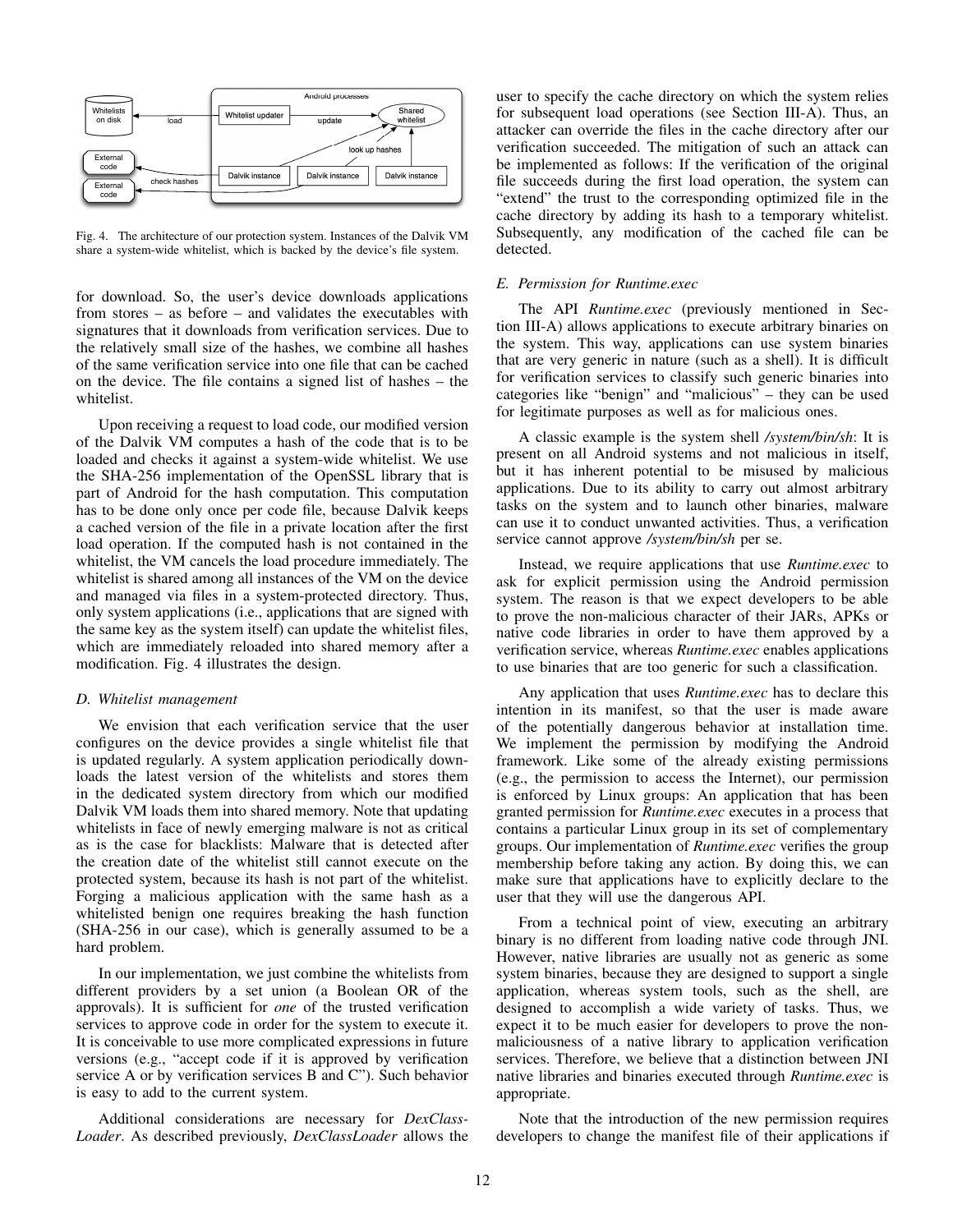they use *Runtime.exec*. However, we believe that this is the only way to mitigate the risk that uncontrolled use of this particular API imposes on the overall system's security.

#### *F. Evaluation*

After having presented our protection system's design, we now assess both its effectiveness and efficiency.

*1) Effectiveness:* For an assessment of the protection system's effectiveness, we created a simple application that exercises all the code loading techniques described in Section III-A. We verified that, in an unmodified Android system, they all led to the execution of external code. We tried to use the same techniques in our protected version of Android, without whitelisting the code that the application tries to load and without giving the application permission for *Runtime.exec*.

The protection system successfully blocked all attempts to load external code. The techniques using class loaders, native code and package contexts, respectively, were detected and blocked immediately. The attempt to execute code using *Runtime.exec* was prohibited by the framework due to the missing permission. APKs can be installed, but the system does not allow launching the installed applications.

Note that it would be possible to intercept APKs during installation already, for a more user-friendly experience. This would require hooking the Package Manager Service. However, we refrained from doing so in order to modify the operating system and its services as little as possible while still achieving complete protection against all presented codeloading techniques.

In a further test, we tried to execute the two attacks presented in Section V-B against a device running our protection system. As expected, the protection system blocked both exploits because the injected code files were not trusted.

*2) Efficiency:* For the analysis of the system's efficiency, we examine performance and memory overhead.

In order to assess the performance overhead, we measured the time that the modified Dalvik VM needs to check code during the first load operation. The check consists of a SHA-256 computation over the file that is to be loaded and a lookup in the in-memory whitelist. Running on a 2.8 GHz Intel Core i7 CPU, the release build of our system needs 0.25 milliseconds on average in the Android emulator to look up a hash in a whitelist with 1,000,000 entries, and by varying the number of entries we find that the lookup time increases logarithmically. The SHA-256 computation uses the OpenSSL implementation of the hash function and takes 123 milliseconds on average for an APK file of 20 MB in size.

The second important aspect of the protection system's efficiency is memory consumption. The only factor that influences its memory consumption is the number of whitelist entries that are used on the device. Since we use 32-byte long SHA-256 hashes, the space required in memory can be specified as  $32 \cdot w + c$  bytes, where w is the number of entries in the whitelist and  $c$  a constant smaller than 100. For example, a whitelist containing the approximately 1,000,000 applications from Google Play would consume roughly 30.5 MB of memory. Our current implementation reserves a memory block of fixed size for simplicity, but it is easy to replace this behavior with a strategy that adjusts the amount of reserved memory based on the number of entries in the system whitelist.

We believe that the whitelisting mechanism will not lead to scalability issues. Should the number of applications grow so fast that the size of the whitelist turns problematic, the following modification will fix the issue: In our current system, Android devices download complete whitelists from verification services, containing the hashes of all applications that a respective service approves. A future version of the system could just download hashes for installed applications during the installation process. So, whenever the user would choose to install an application, the system would ask all trusted verification services for corresponding signatures. This would eliminate any problems with storage space at the cost of requiring the user to be online while installing applications. While this would constitute a limitation, we believe that it would not normally affect users. Applications are usually installed from online stores, so that connectivity is provided during installation.

Note that the specified amount of memory is the total amount allocated on a device. Since all Dalvik instances share a global whitelist, space needs to be reserved only once for all of them.

#### VII. LIMITATIONS

While we believe that our system addresses the major issues with runtime code loading, it has certain limitations. In this section, we discuss such limitations and suggest future improvements to address them.

#### *A. Automatic detection tool*

Our detection tool for dynamic code-loading behavior uses static analysis techniques. Therefore, it does not have any information per se whether a given code fragment is executed in the default configuration of the application. This issue could be addressed by more sophisticated data-flow analysis, which would yield the conditions that are necessary for the application to execute the vulnerable functionality.

Furthermore, the detection tool does not detect if an application secures the code-loading operation by implementing custom integrity checks. While we did not find such custom checks in the applications reported as vulnerable that we analyzed manually, we might have to add detection capabilities for them in the future, as developers become aware of the security risk and start to implement custom protection. Good starting points for the detection of integrity checks in applications are hash computations, because common mechanisms to verify the integrity of data usually involve hash functions.

Finally, there are several Android-specific challenges that need to be addressed in order to perform precise static analysis of Android applications. For example, one would need to model the life-cycle of each application's *Activities*, as well as the implicit method calls that the Android framework performs as a reaction to user input (such as the click on a GUI button). One approach would be to manually add support for these Android-specific features, but as with all manual modeling, the results are likely to be incomplete.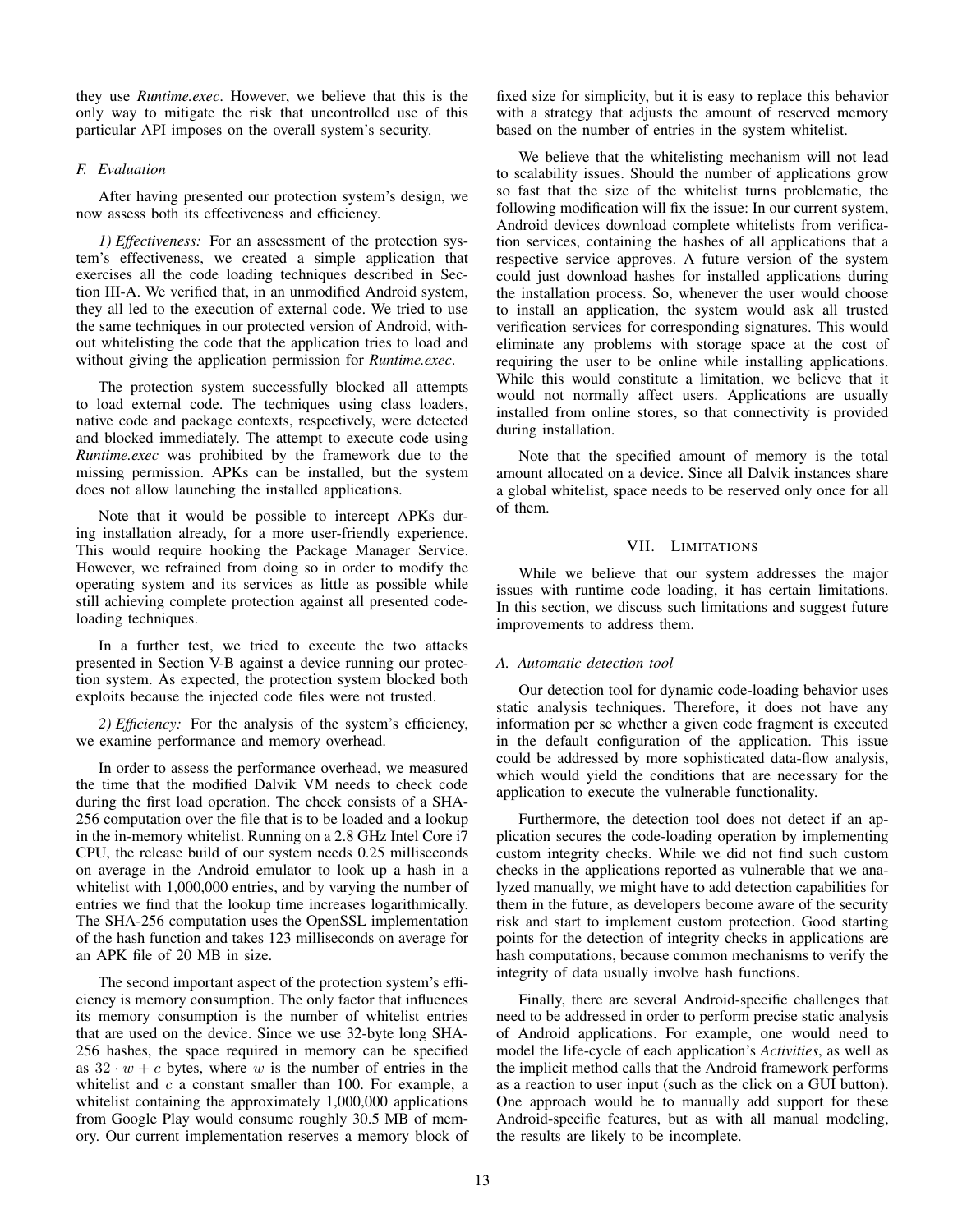#### *B. Protection system*

A central question is the practicality of our proposed protection mechanism. The system requires every piece of code that an application likes to load to be submitted to a verification service. However, we consider this a feature because it prevents Android devices from loading unknown and potentially dangerous code. Google already conducts an extensive analysis on every application submitted to Google Play, so it seems completely feasible for them to also run checks on additional code that applications load dynamically. Furthermore, it is entirely possible for existing stores, such as Google Play, to act as verification providers. Thus, no new entities are necessary in the ecosystem. Our system simply provides the option to add verification providers independently from application stores in order to grant the users additional freedom.

Note that our protection system requires changes in the Android source code, meaning that only reinstalling or updating the operating system can deploy it. We acknowledge that this constitutes an obstacle for fast and widespread adoption. Nevertheless, we believe that the severe security threat imposed by dynamic code-loading techniques (as documented in this paper) makes changes at the operating-system level in Android unavoidable in order to establish a reliable security model for the handling of external code.

Another concern is the need to prove the benign character of native code to verification providers. A reliable proof technique likely poses considerable overhead on application developers. The question how to alleviate this burden is subject to ongoing research. One possible approach could be to encapsulate native code in a sandbox environment similar to Google Native Client [29], [36].

In theory, attackers can write an interpreter for a scripting language in Java and download and execute scripts once the application is installed on the victim's device. Such an application would not have to load *code* in order to behave maliciously – the loaded script would just be data that the application can interpret. Percoco and Schulte used a similar approach in 2012 to circumvent detection by the Google Bouncer [27]. Their approach is based on WebViews – Luo et al. examined the security of WebViews in detail [23]. However, note that the application's Java code has to contain all the functionality that the scripting language offers to the attacker. The ability to read the user's contacts, for instance, must be present in the Java code if the attacker wants to use it from the scripting language. Thus, verification services might be able to recognize that the application provides a lot of seemingly unused functionality.

A more general concern is that an attacker could use reflection for a similar purpose. In this scenario, an application would just receive class and method names as strings and invoke the corresponding methods via reflection. For such an application, the detection approach outlined above would not work, because it would not contain any suspicious API calls. Furthermore, it is difficult to detect in an automated analysis that an application implements such a "reflection VM." A possible remediation is for verification services to reject all applications that make extensive use of reflection.

#### VIII. RELATED WORK

#### *A. System protection*

Google introduced a security mechanism in Android 4.2 that contacts the Google servers whenever an application is installed via sideloading [2]. The system computes a SHA-256 hash of the APK and sends it to Google along with other information about the application, asking if it is known to be malicious. If so, the system warns the user instead of installing the application. Google effectively implements a blacklist approach with this protection mechanism. Such a system has the considerable disadvantage that it is restricted to known malware. Note that the protection scheme is only active if Google Play is installed on the device and a network connection is available. If the device is not currently connected, the system silently allows the user to install the application. Furthermore, the protection mechanism is only invoked during application installations, so most of the techniques described in Section III-A can be used to circumvent it.

Apple uses a technique called *Mandatory Code Signing* in iOS [11]. It enforces at a memory-page level that all executed code is signed. Developers sign their applications with certificates issued by Apple. Additionally, from the moment the system is powered on, it ensures that only signed code is executed, including verification of the boot loader and the operating system itself (the *Secure Boot Chain*) [4]. The chain starts from a key that is hard-coded into read-only memory on the chip of any device running iOS. While this approach provides a high level of security against code injection and execution of unapproved code, it requires modifications deep within the operating system as well as changes to the hardware. We feel that Android cannot adopt a similar mechanism in the near future due to the extensive changes to hardware and software that would be necessary. Furthermore, Apple's approach ties the user to a single application verification entity: If Apple does not approve an application, then there is no way to run it on an iOS device (as long as the device is not "jailbroken"). Our approach addresses this issue by giving users the possibility to choose which verification services to trust.

Smalley and Craig ported the well-known security kernel extension SELinux [28], [33] to Android [32]. SELinux is able to enforce policies on the behavior of running applications, thus limiting the interaction of a surveyed process with its environment to those activities that it legitimately requires. However, without tailoring policies specifically to the application in question, only general rules can be established. Thus, SELinux on Android does not restrain an application that loads and executes additional code but only conducts activities within the limits of its permissions. Alternatively, application developers would have to write policies for their applications. The risk in such a scenario is that developers write policies that are not strict enough to avoid malicious activity. Also, the need to define a policy in SELinux's extensive policy language [31] would slow down application development and would thus be difficult to enforce.

Another widely researched technique to protect Android systems is Dalvik bytecode rewriting [20]. The basic idea is to detect the portions of an application that call securitysensitive APIs and to redirect the calls to a monitor service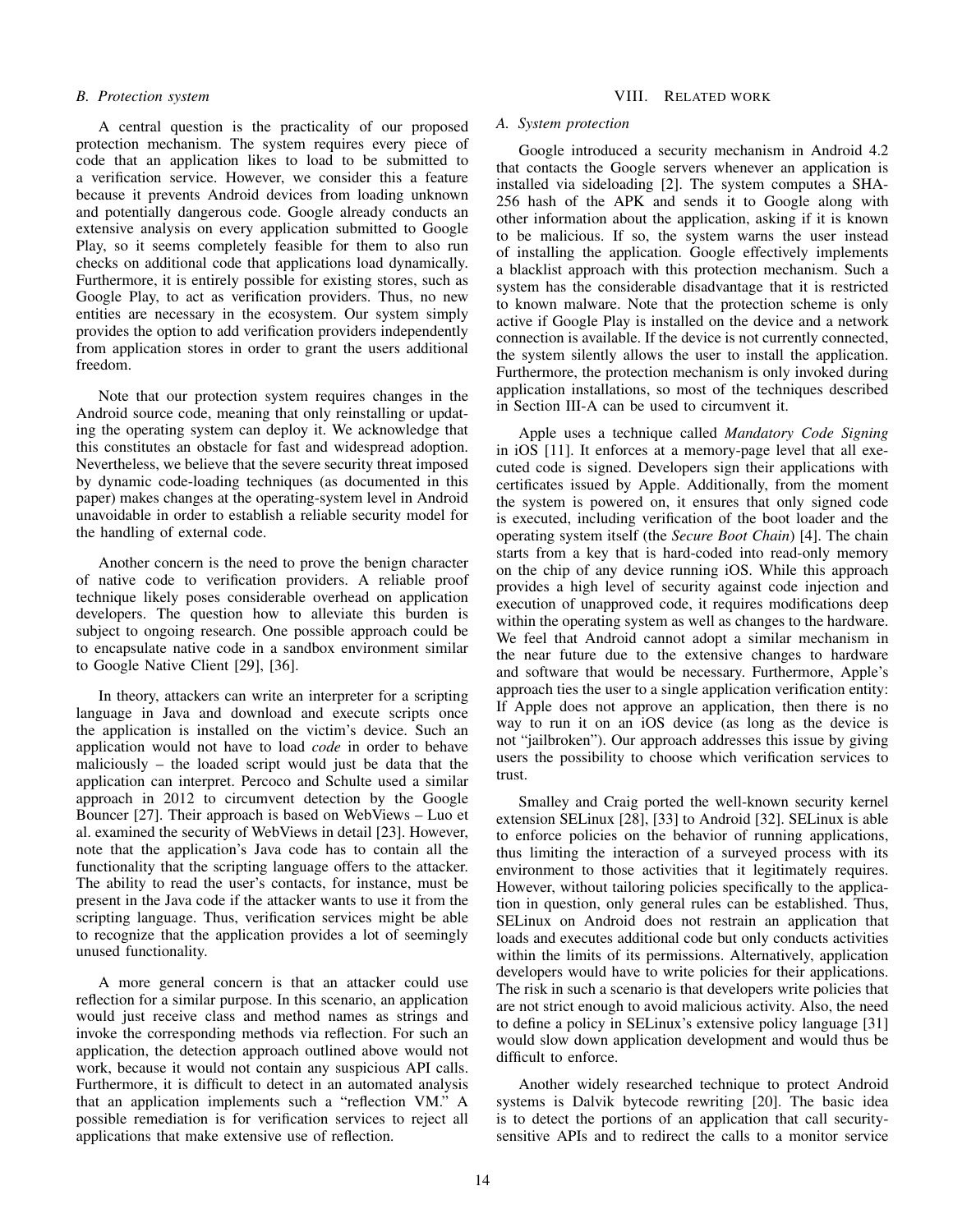that implements fine-grained access control. This modification of the bytecode can take place offline if static analysis is used. However, external code that an application might load at runtime poses a problem [12]. If rewriting takes place before the application is installed, then code loaded at runtime evades the rewriting process and is thus not restricted by the added protection mechanisms. To counter this attack, bytecode rewriters would have to run on the Android device and constantly watch for attempts to access sensitive APIs that have not been rewritten. This is computationally expensive and not desirable on mobile devices, where system resources are limited and battery life is a crucial factor.

#### *B. Vulnerability analysis*

In a study on the use of SSL in Android applications, Fahl et al. show that a large portion of applications does not make appropriate use of the security benefits of SSL [15]. In fact, they demonstrate that many popular applications from Google Play are vulnerable to various attacks, because the developers did not implement security mechanisms correctly. They conclude that one part of the problem is the lack of easy-to-use security features for application developers. Their results emphasize the necessity of security mechanisms that the operating system enforces for all applications, independent from the individual application developers, as implemented in our approach.

In 2010, Jon Oberheide demonstrated how to download arbitrary additional code in Android applications at runtime [26]. He used the technique to distribute root exploits to devices running his application.

Bellissimo et al. demonstrated in 2006 that many update mechanisms of applications and operating systems are insecure [6]. Their attacks are similar to those that we apply against Android applications, but targeted at desktop software.

We are not the first to use static analysis in order to detect vulnerabilities in Android applications. Au et al. use it to find a mapping between Android APIs and required permissions for different versions of Android [5]. Lu et al. employ static analysis techniques to detect applications that expose components to other applications in an insecure way, leading to the risk of what they call *component hijacking* [22]. Zhou and Jiang find similar vulnerabilities – they detect applications that expose access to content providers in a way that allows other applications to read or modify protected content [38]. Chin et al. analyze the general communication interface that an application provides to other applications in order to detect possibilities of information leakage [9]. Grace et al. detect *capability leaks* in preinstalled Android applications, i.e., permissions that are requested by system applications, but not properly protected against unauthorized use by third-party applications [17].

The previously presented approaches focus on detecting specific vulnerabilities in applications. They could be used by the verification services that we propose in order to detect vulnerabilities in benign applications.

In 2012, Grace et al. used static analysis to detect some of the code-loading techniques discussed in this paper [18]. Specifically, they searched for uses of native code and *Dex-ClassLoader* in Android applications in an effort to identify malicious applications in stores. However, their work does not cover the other categories of code-loading techniques discussed in Section III-A, nor do the authors propose a protection scheme to systematically prevent the risks associated with dynamic code loading. Similarly, another publication by Grace et al. leverages static analysis to find uses of *DexClassLoader* during the analysis of advertisement frameworks [19] but also falls short of detecting the other code-loading techniques or offering a protection mechanism in solution.

#### IX. CONCLUSION

Our analysis shows that the ability of Android applications to load code at runtime causes significant security issues. We were able to demonstrate that a surprisingly large portion of existing applications is vulnerable to code injection due to improper use of different loading techniques. This is made worse by the fact that the vulnerabilities are often found in frameworks that are used by large numbers of applications. Additionally, we showed that attackers could use dynamic code-loading to avoid detection by offline application analysis engines, in particular the Google Bouncer. In order to automatically detect such vulnerable or malicious functionalities, we implemented a static analysis tool and we showed its effectiveness in detecting interesting samples.

Furthermore, we presented a modification to the Android system that prevents exploits resulting from vulnerable loading techniques by ensuring that all loaded code is approved by an application verification service. Based on this mechanism, we proposed a general architecture of different verification services that users can choose from. We showed that our protection system is able to prevent all attacks presented in this paper. It is our hope that the proposed modification will find its way into a future release of Android in order to be distributed to as many devices as possible.

## ACKNOWLEDGEMENTS

This material is based on research sponsored by DARPA under agreement number FA8750-12-2-0101. The U.S. Government is authorized to reproduce and distribute reprints for Governmental purposes notwithstanding any copyright notation thereon. The work was also supported by the Office of Naval Research (ONR) under grant N000140911042, the Army Research Office (ARO) under grant W911NF0910553, and by Secure Business Austria.

#### **REFERENCES**

- [1] "Android NDK." [Online]. Available: http://developer.android.com/ tools/sdk/ndk/index.html
- [2] "Security Enhancements in Android 4.2," accessed July 2013. [Online]. Available: https://source.android.com/devices/tech/security/ enhancements.html
- [3] "Android library statistics," AppBrain, URL shortened to protect users of the vulnerable framework. [Online]. Available: http: //www.appbrain.com/stats/libraries
- [4] *iOS Security*, Apple, October 2012. [Online]. Available: http: //images.apple.com/iphone/business/docs/iOS\_Security\_Oct12.pdf
- [5] K. W. Y. Au, Y. F. Zhou, Z. Huang, and D. Lie, "Pscout: analyzing the android permission specification," in *Proceedings of the ACM Conference on Computer and Communications Security*. ACM, 2012, pp. 217–228.